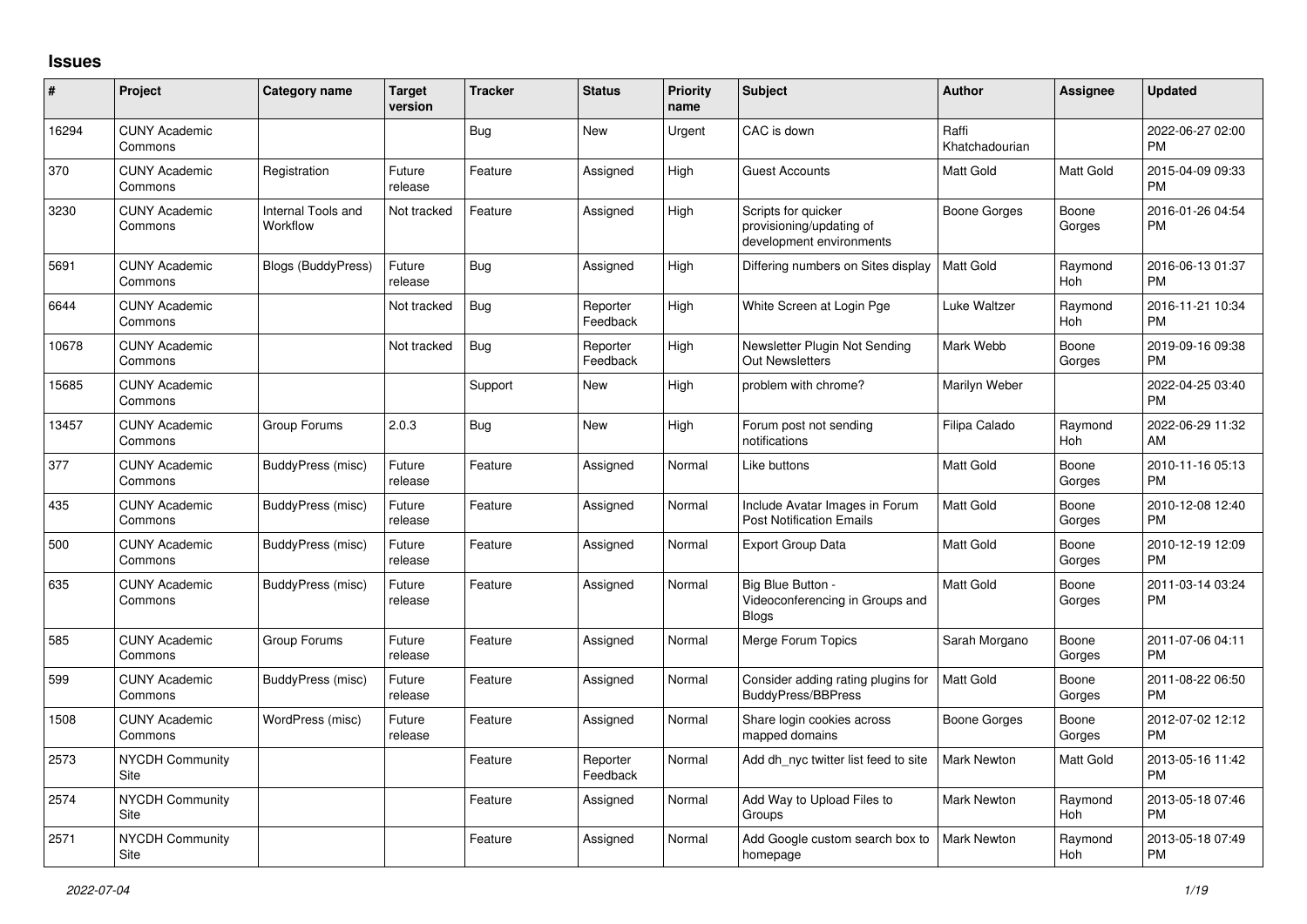| #    | Project                         | <b>Category name</b>     | <b>Target</b><br>version | <b>Tracker</b> | <b>Status</b>       | Priority<br>name | <b>Subject</b>                                                             | <b>Author</b>       | <b>Assignee</b>     | <b>Updated</b>                |
|------|---------------------------------|--------------------------|--------------------------|----------------|---------------------|------------------|----------------------------------------------------------------------------|---------------------|---------------------|-------------------------------|
| 860  | <b>CUNY Academic</b><br>Commons | Design                   | Future<br>release        | Design/UX      | Assigned            | Normal           | <b>Standardize Button Treatment</b><br><b>Across the Commons</b>           | Chris Stein         | Chris Stein         | 2014-05-01 09:45<br>AM.       |
| 1888 | <b>CUNY Academic</b><br>Commons | Home Page                | Future<br>release        | Feature        | Assigned            | Normal           | Refactor BP MPO Activity Filter to<br>support proper pagination            | Sarah Morgano       | Boone<br>Gorges     | 2014-05-01 07:11<br><b>PM</b> |
| 3220 | <b>CUNY Academic</b><br>Commons | <b>Public Portfolio</b>  | Future<br>release        | Feature        | Assigned            | Normal           | Add indent/outdent option to<br>Formatting Buttons on Profile<br>Page      | Matt Gold           | Boone<br>Gorges     | 2014-05-21 10:39<br><b>PM</b> |
| 3419 | <b>CUNY Academic</b><br>Commons | Group Invitations        | 1.6.14                   | Bug            | Testing<br>Required | Normal           | Neatening the display of<br>messages on group requests                     | Matt Gold           | Boone<br>Gorges     | 2014-09-01 09:29<br>PM.       |
| 3330 | <b>CUNY Academic</b><br>Commons | My Commons               | Future<br>release        | Feature        | Assigned            | Normal           | 'Commons Information" tool                                                 | <b>Boone Gorges</b> | Chris Stein         | 2014-09-22 08:46<br><b>PM</b> |
| 3458 | <b>CUNY Academic</b><br>Commons | Groups (misc)            | Future<br>release        | Feature        | Assigned            | Normal           | Filter Members of Group by<br>Campus                                       | Michael Smith       | Samantha<br>Raddatz | 2014-09-26 08:32<br><b>PM</b> |
| 3193 | <b>CUNY Academic</b><br>Commons | Group Forums             | Future<br>release        | Feature        | Assigned            | Normal           | bbPress 2.x dynamic roles and<br><b>RBE</b>                                | Boone Gorges        | Boone<br>Gorges     | 2014-09-30 01:30<br><b>PM</b> |
| 3506 | <b>CUNY Academic</b><br>Commons | Publicity                | 1.7                      | Publicity      | New                 | Normal           | Prepare 1.7 email messaging                                                | Micki Kaufman       | Micki<br>Kaufman    | 2014-10-01 12:36<br><b>PM</b> |
| 3509 | <b>CUNY Academic</b><br>Commons | Publicity                | 1.7                      | Publicity      | New                 | Normal           | Create 1.7 digital signage imagery                                         | Micki Kaufman       | Marilyn<br>Weber    | 2014-10-01 12:40<br>PM.       |
| 3524 | <b>CUNY Academic</b><br>Commons | Documentation            | Not tracked              | Documentation  | Assigned            | Normal           | Post describing all you can do<br>when starting up a new blog/group        | <b>Matt Gold</b>    | scott voth          | 2014-10-04 12:56<br><b>PM</b> |
| 3492 | <b>CUNY Academic</b><br>Commons | <b>WordPress Themes</b>  | Future<br>release        | Support        | Assigned            | Normal           | Add CBOX theme to the<br>Commons                                           | scott voth          | Raymond<br>Hoh      | 2014-10-08 05:55<br><b>PM</b> |
| 3511 | <b>CUNY Academic</b><br>Commons | Publicity                | 1.7                      | Publicity      | Assigned            | Normal           | Social media for 1.7                                                       | Micki Kaufman       | Sarah<br>Morgano    | 2014-10-14 03:32<br>PM.       |
| 3510 | <b>CUNY Academic</b><br>Commons | Publicity                | 1.7                      | Publicity      | Assigned            | Normal           | Post on the News Blog re: 'My<br>Commons'                                  | Micki Kaufman       | Sarah<br>Morgano    | 2014-10-15 11:18<br>AM        |
| 3475 | <b>CUNY Academic</b><br>Commons | Events                   | Future<br>release        | Feature        | Assigned            | Normal           | Request to add plugin to<br>streamline room<br>booking/appointment booking | Naomi Barrettara    | Boone<br>Gorges     | 2014-12-01 05:14<br><b>PM</b> |
| 3691 | <b>CUNY Academic</b><br>Commons | <b>WordPress Plugins</b> | Future<br>release        | Bug            | New                 | Normal           | <b>WPMU Domain Mapping</b><br>Debugging on cdev                            | Raymond Hoh         | Matt Gold           | 2014-12-12 09:04<br>AM        |
| 2167 | <b>CUNY Academic</b><br>Commons | WordPress (misc)         | Future<br>release        | Bug            | Assigned            | Normal           | <b>CAC-Livestream Plugin Issues</b>                                        | Michael Smith       | Dominic<br>Giglio   | 2015-01-02 03:06<br>PM        |
| 412  | <b>CUNY Academic</b><br>Commons | <b>WordPress Themes</b>  | Future<br>release        | Feature        | Assigned            | Normal           | <b>Featured Themes</b>                                                     | Matt Gold           | Dominic<br>Giglio   | 2015-01-05 08:44<br>PM.       |
| 658  | <b>CUNY Academic</b><br>Commons | <b>WordPress Plugins</b> | Future<br>release        | Feature        | Assigned            | Normal           | Rebulid Sitewide Tag Suggestion                                            | Matt Gold           | Boone<br>Gorges     | 2015-01-05 08:47<br><b>PM</b> |
| 364  | <b>CUNY Academic</b><br>Commons | <b>WordPress Plugins</b> | Future<br>release        | Feature        | New                 | Normal           | <b>Bulletin Board</b>                                                      | Matt Gold           |                     | 2015-01-05 08:50<br><b>PM</b> |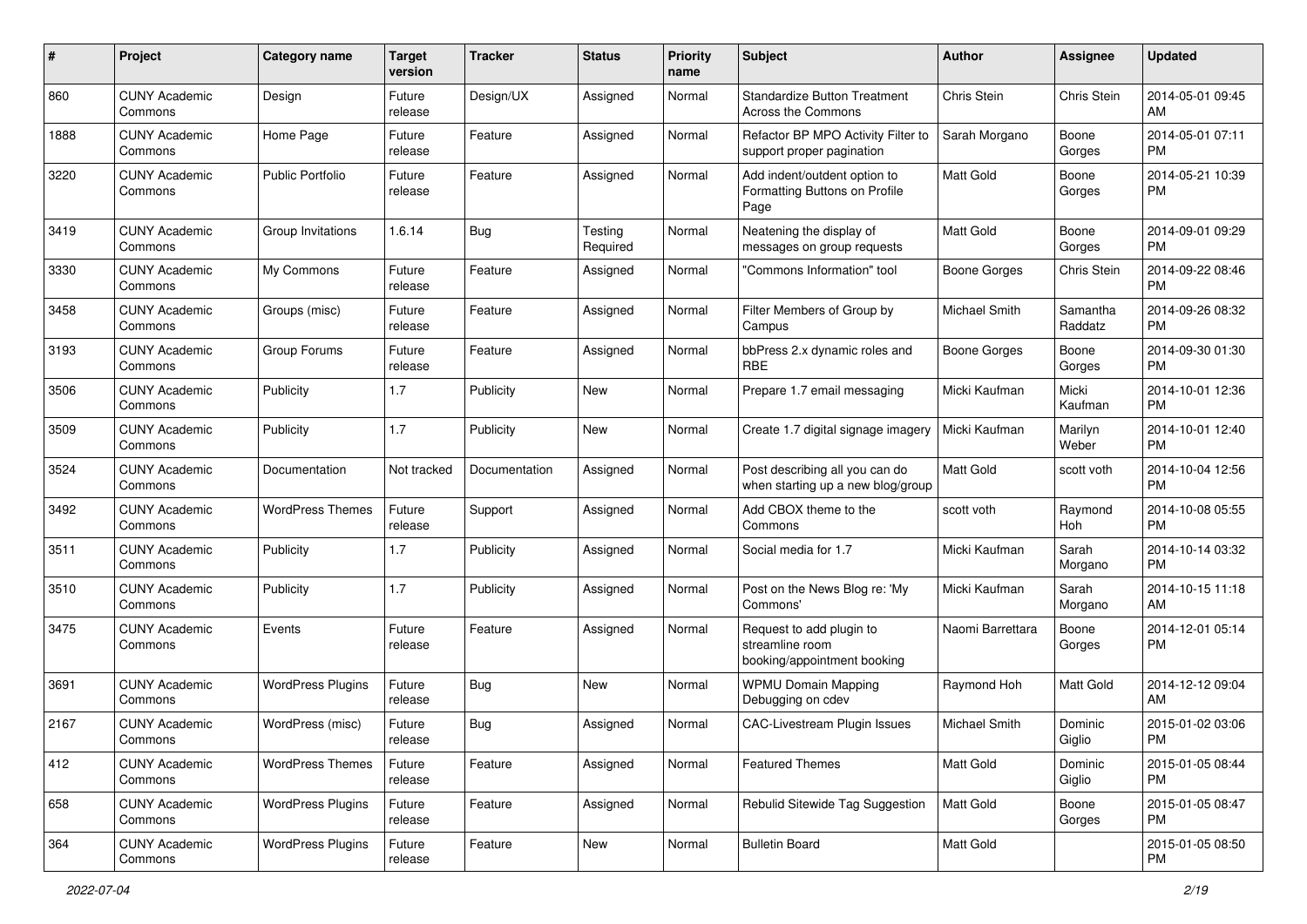| #    | <b>Project</b>                  | Category name           | <b>Target</b><br>version | <b>Tracker</b> | <b>Status</b> | <b>Priority</b><br>name | <b>Subject</b>                                                                 | <b>Author</b>    | <b>Assignee</b>     | <b>Updated</b>                |
|------|---------------------------------|-------------------------|--------------------------|----------------|---------------|-------------------------|--------------------------------------------------------------------------------|------------------|---------------------|-------------------------------|
| 2753 | <b>CUNY Academic</b><br>Commons | <b>Public Portfolio</b> | Future<br>release        | Feature        | New           | Normal                  | Create actual actual tagification in<br>academic interests and other<br>fields | Micki Kaufman    | Boone<br>Gorges     | 2015-01-05 08:52<br><b>PM</b> |
| 2832 | <b>CUNY Academic</b><br>Commons | <b>Public Portfolio</b> | Future<br>release        | Feature        | Assigned      | Normal                  | Improve interface for (not)<br>auto-linking profile fields                     | Boone Gorges     | Chris Stein         | 2015-01-05 08:52<br><b>PM</b> |
| 2754 | <b>CUNY Academic</b><br>Commons | Design                  | Future<br>release        | Feature        | Assigned      | Normal                  | Determine strategy for CAC logo<br>handling in top header                      | Micki Kaufman    | Chris Stein         | 2015-01-05 08:53<br><b>PM</b> |
| 3042 | <b>CUNY Academic</b><br>Commons | <b>Public Portfolio</b> | Future<br>release        | Feature        | Assigned      | Normal                  | Browsing member interests                                                      | <b>Matt Gold</b> | Boone<br>Gorges     | 2015-03-21 09:04<br><b>PM</b> |
| 3759 | <b>CUNY Academic</b><br>Commons | WordPress (misc)        | Future<br>release        | Feature        | Assigned      | Normal                  | Review Interface for Adding Users<br>to Blogs                                  | Matt Gold        | Boone<br>Gorges     | 2015-03-24 05:52<br><b>PM</b> |
| 3308 | <b>CUNY Academic</b><br>Commons | Group Invitations       | Future<br>release        | Feature        | Assigned      | Normal                  | Allow members to rescind group<br>invitations                                  | <b>Matt Gold</b> | Boone<br>Gorges     | 2015-04-01 08:53<br><b>PM</b> |
| 3770 | <b>CUNY Academic</b><br>Commons | Public Portfolio        | Future<br>release        | Feature        | Assigned      | Normal                  | Improve Layout/Formatting of<br>Positions Area on Public Portfolios            | <b>Matt Gold</b> | Chris Stein         | 2015-04-01 09:17<br><b>PM</b> |
| 3059 | <b>CUNY Academic</b><br>Commons | Group Forums            | Future<br>release        | Design/UX      | New           | Normal                  | Forum Post Permissable Content<br><b>Explanatory Text</b>                      | Chris Stein      | Chris Stein         | 2015-04-02 11:27<br>AM        |
| 3577 | <b>CUNY Academic</b><br>Commons | My Commons              | Future<br>release        | Design/UX      | Assigned      | Normal                  | Replies to items in My Commons                                                 | <b>Matt Gold</b> | Raymond<br>Hoh      | 2015-04-09 05:19<br><b>PM</b> |
| 3662 | <b>CUNY Academic</b><br>Commons | <b>SEO</b>              | Future<br>release        | Feature        | Assigned      | Normal                  | Duplicate Content/SEO/Google<br>issues                                         | <b>Matt Gold</b> | Raymond<br>Hoh      | 2015-04-13 04:37<br><b>PM</b> |
| 3536 | <b>CUNY Academic</b><br>Commons | My Commons              | Future<br>release        | Feature        | Assigned      | Normal                  | Infinite Scroll on My Commons<br>page                                          | <b>Matt Gold</b> | Raymond<br>Hoh      | 2015-04-13 04:42<br><b>PM</b> |
| 4027 | <b>CUNY Academic</b><br>Commons | Commons In A Box        | Not tracked              | Design/UX      | Assigned      | Normal                  | Usability review of CBOX update<br>procedures                                  | <b>Matt Gold</b> | Samantha<br>Raddatz | 2015-05-11 06:36<br><b>PM</b> |
| 4053 | <b>CUNY Academic</b><br>Commons | Events                  | Future<br>release        | Feature        | Assigned      | Normal                  | Create new tab for past events                                                 | <b>Matt Gold</b> | Boone<br>Gorges     | 2015-05-12 02:10<br><b>PM</b> |
| 4222 | <b>CUNY Academic</b><br>Commons | User Experience         | Future<br>release        | Design/UX      | New           | Normal                  | Add information to 'Delete<br>Account' page                                    | Samantha Raddatz | scott voth          | 2015-06-26 11:35<br>AM        |
| 4221 | <b>CUNY Academic</b><br>Commons | Group Forums            | Future<br>release        | Design/UX      | Assigned      | Normal                  | Add 'Number of Posts' display<br>option to Forum page                          | Samantha Raddatz | Samantha<br>Raddatz | 2015-06-26 02:21<br><b>PM</b> |
| 4225 | <b>CUNY Academic</b><br>Commons | DiRT Integration        | Future<br>release        | Design/UX      | <b>New</b>    | Normal                  | Add information to DIRT page (in<br>Create a Group)                            | Samantha Raddatz | Matt Gold           | 2015-06-26 03:14<br><b>PM</b> |
| 4238 | <b>CUNY Academic</b><br>Commons | Events                  | Future<br>release        | Feature        | Assigned      | Normal                  | Copy Events to Other Groups?                                                   | <b>Matt Gold</b> | Boone<br>Gorges     | 2015-07-02 10:08<br>AM        |
| 4253 | <b>CUNY Academic</b><br>Commons | Public Portfolio        | Future<br>release        | Design/UX      | New           | Normal                  | Encourage users to add portfolio<br>content                                    | Samantha Raddatz | Samantha<br>Raddatz | 2015-07-07 11:32<br>AM        |
| 4235 | <b>CUNY Academic</b><br>Commons |                         | Not tracked              | Design/UX      | Assigned      | Normal                  | Explore user experience around<br>comments on forum topics vs docs             | <b>Matt Gold</b> | Samantha<br>Raddatz | 2015-07-21 10:23<br>AM        |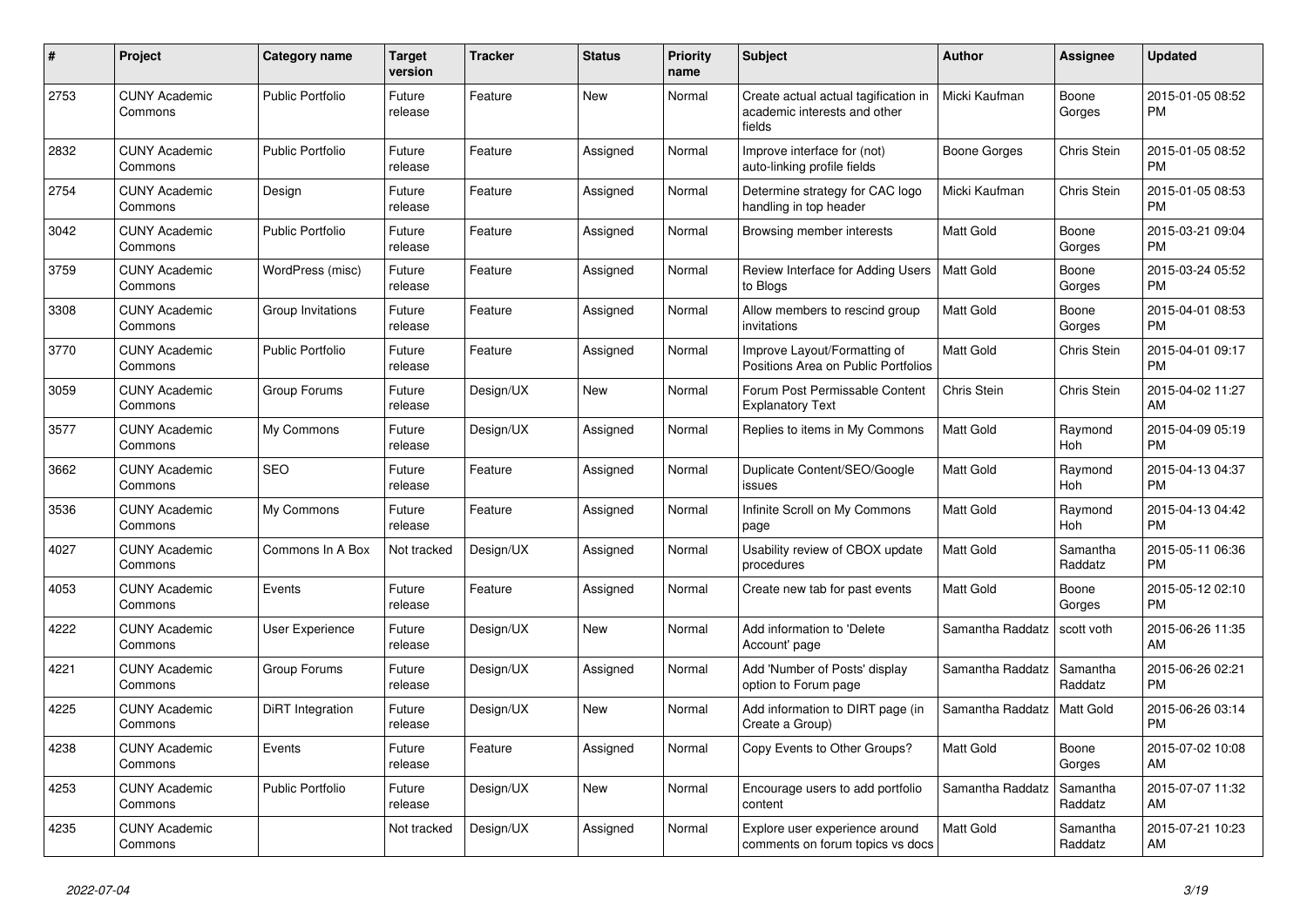| $\#$ | Project                         | <b>Category name</b>     | Target<br>version | <b>Tracker</b> | <b>Status</b> | Priority<br>name | <b>Subject</b>                                                        | <b>Author</b>           | <b>Assignee</b>     | <b>Updated</b>                |
|------|---------------------------------|--------------------------|-------------------|----------------|---------------|------------------|-----------------------------------------------------------------------|-------------------------|---------------------|-------------------------------|
| 4404 | <b>CUNY Academic</b><br>Commons | <b>Public Portfolio</b>  | Future<br>release | Design/UX      | Assigned      | Normal           | Change color of permissions info<br>on portfolio editing interface    | <b>Matt Gold</b>        | Samantha<br>Raddatz | 2015-08-11 05:28<br><b>PM</b> |
| 4388 | <b>CUNY Academic</b><br>Commons | WordPress (misc)         | Future<br>release | Bug            | Assigned      | Normal           | Repeated request for<br>authentication.                               | Alice.Lynn<br>McMichael | Raymond<br>Hoh      | 2015-08-11 07:35<br><b>PM</b> |
| 4226 | <b>CUNY Academic</b><br>Commons | <b>BuddyPress Docs</b>   | Future<br>release | Design/UX      | <b>New</b>    | Normal           | Add option to connect a Doc with<br>a Group                           | Samantha Raddatz        | Samantha<br>Raddatz | 2015-09-09 04:08<br><b>PM</b> |
| 4592 | <b>CUNY Academic</b><br>Commons | Events                   | Future<br>release | Design/UX      | <b>New</b>    | Normal           | Event Creation - Venue Dropdown<br>Slow                               | Samantha Raddatz        | Boone<br>Gorges     | 2015-09-14 04:56<br><b>PM</b> |
| 4622 | <b>CUNY Academic</b><br>Commons | <b>Public Portfolio</b>  | Future<br>release | Design/UX      | <b>New</b>    | Normal           | <b>Profile Visibility Settings</b>                                    | Samantha Raddatz        | Samantha<br>Raddatz | 2015-09-21 12:18<br><b>PM</b> |
| 4661 | <b>CUNY Academic</b><br>Commons | <b>User Experience</b>   | Future<br>release | Bug            | Assigned      | Normal           | <b>Simplify Events text</b>                                           | <b>Matt Gold</b>        | Samantha<br>Raddatz | 2015-10-02 09:06<br><b>PM</b> |
| 3192 | <b>CUNY Academic</b><br>Commons | Group Forums             | Future<br>release | Feature        | Assigned      | Normal           | Customizable forum views for<br>bbPress 2.x group forums              | Boone Gorges            | Raymond<br>Hoh      | 2015-11-09 12:47<br><b>PM</b> |
| 3565 | <b>CUNY Academic</b><br>Commons | My Commons               | Not tracked       | Documentation  | <b>New</b>    | Normal           | Load Newest inconsistencies                                           | Chris Stein             | scott voth          | 2015-11-09 01:16<br><b>PM</b> |
| 3517 | <b>CUNY Academic</b><br>Commons | My Commons               | Future<br>release | Feature        | Assigned      | Normal           | Mute/Unmute My Commons<br>updates                                     | <b>Matt Gold</b>        | Raymond<br>Hoh      | 2015-11-09 01:19<br><b>PM</b> |
| 3473 | <b>CUNY Academic</b><br>Commons | User Experience          | Future<br>release | Feature        | Assigned      | Normal           | Commons profile: Add help info<br>about "Positions" replacing "title" | Keith Miyake            | Samantha<br>Raddatz | 2015-11-09 02:28<br><b>PM</b> |
| 308  | <b>CUNY Academic</b><br>Commons | Registration             | Future<br>release | Feature        | New           | Normal           | Group recommendations for<br>signup process                           | Boone Gorges            | Samantha<br>Raddatz | 2015-11-09 05:07<br><b>PM</b> |
| 618  | <b>CUNY Academic</b><br>Commons | <b>BuddyPress Docs</b>   | Future<br>release | Feature        | Assigned      | Normal           | <b>BuddyPress Docs: export formats</b>                                | Boone Gorges            | Boone<br>Gorges     | 2015-11-09 05:38<br><b>PM</b> |
| 653  | <b>CUNY Academic</b><br>Commons | Group Blogs              | Future<br>release | Feature        | Assigned      | Normal           | Redesign Integration of Groups<br>and Blogs                           | Matt Gold               | Samantha<br>Raddatz | 2015-11-09 05:40<br><b>PM</b> |
| 1422 | <b>CUNY Academic</b><br>Commons | <b>BuddyPress Docs</b>   | Future<br>release | Feature        | Assigned      | Normal           | Make "created Doc" activity icons<br>non-mini                         | <b>Boone Gorges</b>     | Boone<br>Gorges     | 2015-11-09 05:48<br><b>PM</b> |
| 481  | <b>CUNY Academic</b><br>Commons | Groups (misc)            | Future<br>release | Feature        | Assigned      | Normal           | ability to archive inactive groups<br>and blogs                       | Michael Mandiberg       | Samantha<br>Raddatz | 2015-11-09 05:56<br><b>PM</b> |
| 1460 | <b>CUNY Academic</b><br>Commons | Analytics                | Future<br>release | Feature        | Assigned      | Normal           | <b>Update System Report</b>                                           | <b>Brian Foote</b>      | Boone<br>Gorges     | 2015-11-09 06:13<br><b>PM</b> |
| 1744 | <b>CUNY Academic</b><br>Commons | <b>BuddyPress Docs</b>   | Future<br>release | Feature        | Assigned      | Normal           | Spreadsheet-style Docs                                                | Boone Gorges            | Boone<br>Gorges     | 2015-11-09 06:13<br><b>PM</b> |
| 3939 | <b>CUNY Academic</b><br>Commons | <b>WordPress Plugins</b> | Future<br>release | Bug            | Hold          | Normal           | Activity stream support for<br>Co-Authors Plus plugin                 | Raymond Hoh             | Raymond<br>Hoh      | 2015-11-09 06:13<br><b>PM</b> |
| 2523 | CUNY Academic<br>Commons        | <b>BuddyPress Docs</b>   | Future<br>release | Feature        | Assigned      | Normal           | Allow Users to Upload Images to<br><b>BP</b> Docs                     | <b>Matt Gold</b>        | Boone<br>Gorges     | 2015-11-09 06:14<br><b>PM</b> |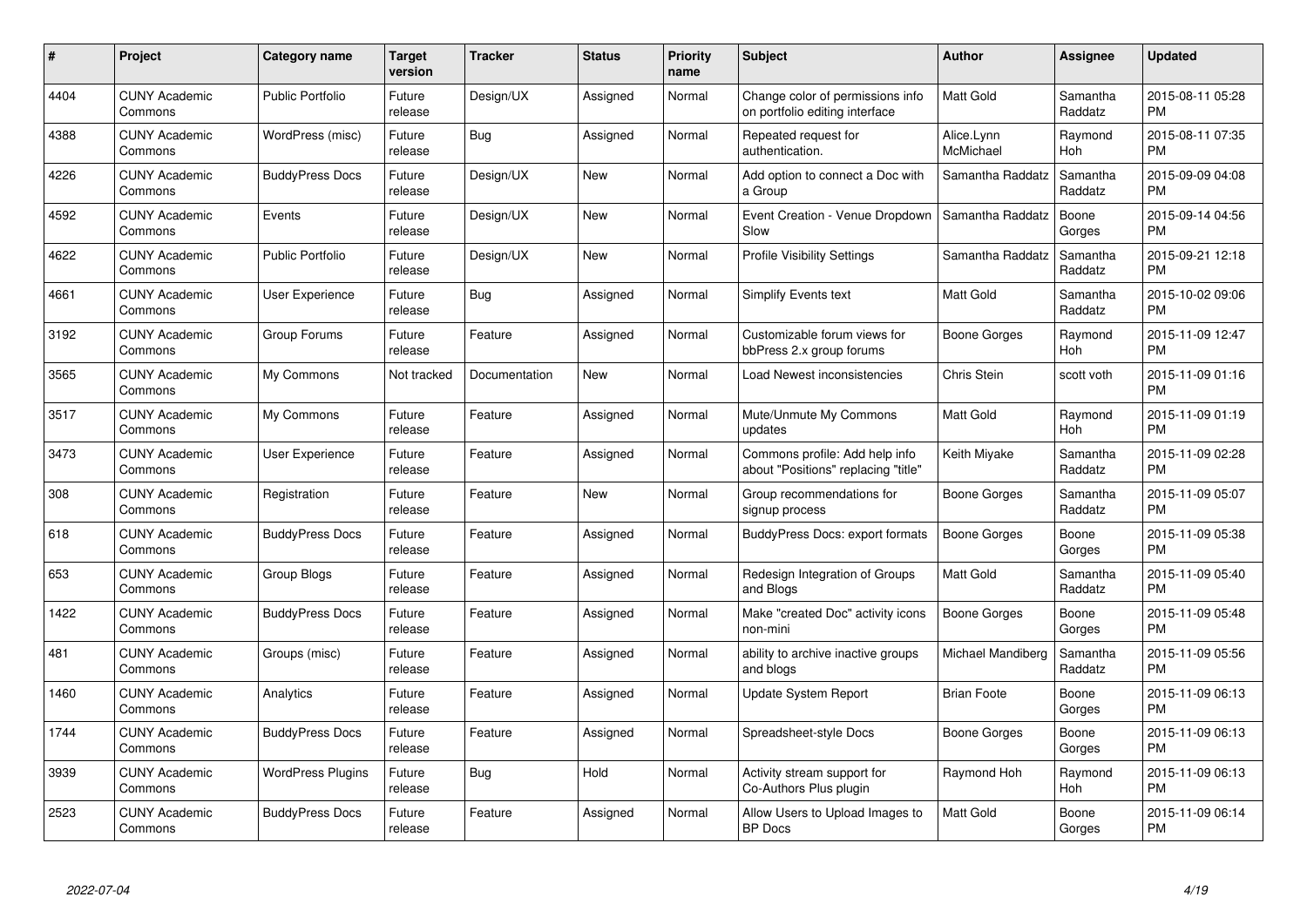| $\#$ | Project                         | <b>Category name</b>     | <b>Target</b><br>version | <b>Tracker</b> | <b>Status</b>        | <b>Priority</b><br>name | <b>Subject</b>                                                                     | <b>Author</b>           | Assignee            | <b>Updated</b>                |
|------|---------------------------------|--------------------------|--------------------------|----------------|----------------------|-------------------------|------------------------------------------------------------------------------------|-------------------------|---------------------|-------------------------------|
| 287  | <b>CUNY Academic</b><br>Commons | WordPress (misc)         | Future<br>release        | Feature        | Assigned             | Normal                  | Create troubleshooting tool for<br>account sign-up                                 | <b>Matt Gold</b>        | Boone<br>Gorges     | 2015-11-09 06:17<br><b>PM</b> |
| 497  | <b>CUNY Academic</b><br>Commons | <b>WordPress Plugins</b> | Future<br>release        | Feature        | Assigned             | Normal                  | Drag and Drop Ordering on<br>Gallery Post Plugin                                   | <b>Matt Gold</b>        | Ron Rennick         | 2015-11-09 06:18<br><b>PM</b> |
| 365  | <b>CUNY Academic</b><br>Commons | WordPress (misc)         | Future<br>release        | Feature        | Assigned             | Normal                  | <b>Create Mouseover Tooltips</b><br>throughout Site                                | Matt Gold               | Chris Stein         | 2015-11-09 06:18<br><b>PM</b> |
| 554  | <b>CUNY Academic</b><br>Commons | BuddyPress (misc)        | Future<br>release        | Feature        | Assigned             | Normal                  | Add Trackback notifications to<br>site-wide activity feed                          | <b>Matt Gold</b>        | Boone<br>Gorges     | 2015-11-09 06:19<br><b>PM</b> |
| 1105 | <b>CUNY Academic</b><br>Commons | WordPress (misc)         | Future<br>release        | Feature        | Assigned             | Normal                  | Rephrase Blog Privacy Options                                                      | Matt Gold               | Samantha<br>Raddatz | 2015-11-09 06:19<br><b>PM</b> |
| 4972 | <b>CUNY Academic</b><br>Commons | Analytics                | Not tracked              | Bug            | New                  | Normal                  | <b>Newsletter Analytics</b>                                                        | Stephen Real            | Matt Gold           | 2015-12-09 12:54<br><b>PM</b> |
| 2175 | <b>CUNY Academic</b><br>Commons | WordPress (misc)         | Not tracked              | Support        | Assigned             | Normal                  | Subscibe 2 vs. Jetpack<br>subscription options                                     | local admin             | Matt Gold           | 2016-01-26 04:58<br><b>PM</b> |
| 5183 | <b>CUNY Academic</b><br>Commons | Social Paper             | Future<br>release        | Design/UX      | <b>New</b>           | Normal                  | Creating a new paper when<br>viewing an existing paper                             | Raffi<br>Khatchadourian | Samantha<br>Raddatz | 2016-02-02 12:09<br><b>PM</b> |
| 5205 | <b>CUNY Academic</b><br>Commons | Social Paper             | Future<br>release        | Feature        | New                  | Normal                  | Social Paper folders                                                               | Marilyn Weber           |                     | 2016-02-11 10:24<br><b>PM</b> |
| 5225 | <b>CUNY Academic</b><br>Commons | Registration             | Future<br>release        | Feature        | Assigned             | Normal                  | On-boarding Issues                                                                 | Luke Waltzer            | Samantha<br>Raddatz | 2016-02-12 02:58<br><b>PM</b> |
| 4070 | <b>CUNY Academic</b><br>Commons | Analytics                | Not tracked              | Support        | Assigned             | Normal                  | Request for JITP site analytics                                                    | Matt Gold               | Seth Persons        | 2016-02-23 03:09<br><b>PM</b> |
| 636  | <b>CUNY Academic</b><br>Commons | WordPress (misc)         | Not tracked              | Support        | Assigned             | Normal                  | Create Lynda.com-like Table of<br>Contents for Prospective Tutorial<br>Screencasts | Matt Gold               | scott voth          | 2016-02-23 03:12<br><b>PM</b> |
| 4986 | <b>CUNY Academic</b><br>Commons | <b>ZenDesk</b>           | Not tracked              | Support        | Assigned             | Normal                  | Prepare documentation for<br>Zendesk re web widget                                 | <b>Matt Gold</b>        | Samantha<br>Raddatz | 2016-02-25 03:09<br><b>PM</b> |
| 3369 | <b>CUNY Academic</b><br>Commons | Reply By Email           | Not tracked              | Outreach       | Hold                 | Normal                  | Release reply by email to WP<br>plugin directory                                   | Matt Gold               | Raymond<br>Hoh      | 2016-03-01 12:46<br><b>PM</b> |
| 5282 | <b>CUNY Academic</b><br>Commons | Social Paper             | Future<br>release        | Bug            | <b>New</b>           | Normal                  | Replying via email directs to paper<br>but not individual comment.                 | Marilyn Weber           | Raymond<br>Hoh      | 2016-03-02 01:48<br><b>PM</b> |
| 2666 | <b>CUNY Academic</b><br>Commons | About page               | Not tracked              | Documentation  | Assigned             | Normal                  | <b>Update About Text</b>                                                           | Chris Stein             | Luke Waltzer        | 2016-03-04 11:19<br>AM        |
| 2612 | <b>CUNY Academic</b><br>Commons |                          | Not tracked              | Publicity      | Assigned             | Normal                  | Pinterest site for the Commons                                                     | local admin             | Sarah<br>Morgano    | 2016-03-04 11:19<br>AM        |
| 5317 | <b>CUNY Academic</b><br>Commons | Group Blogs              | Not tracked              | <b>Bug</b>     | Reporter<br>Feedback | Normal                  | Notifications of New Post Didn't<br>Come                                           | Luke Waltzer            | Samantha<br>Raddatz | 2016-03-21 10:41<br><b>PM</b> |
| 5298 | <b>CUNY Academic</b><br>Commons |                          | Not tracked              | Publicity      | New                  | Normal                  | Survey Pop-Up Text                                                                 | Samantha Raddatz        | Samantha<br>Raddatz | 2016-03-22 12:27<br><b>PM</b> |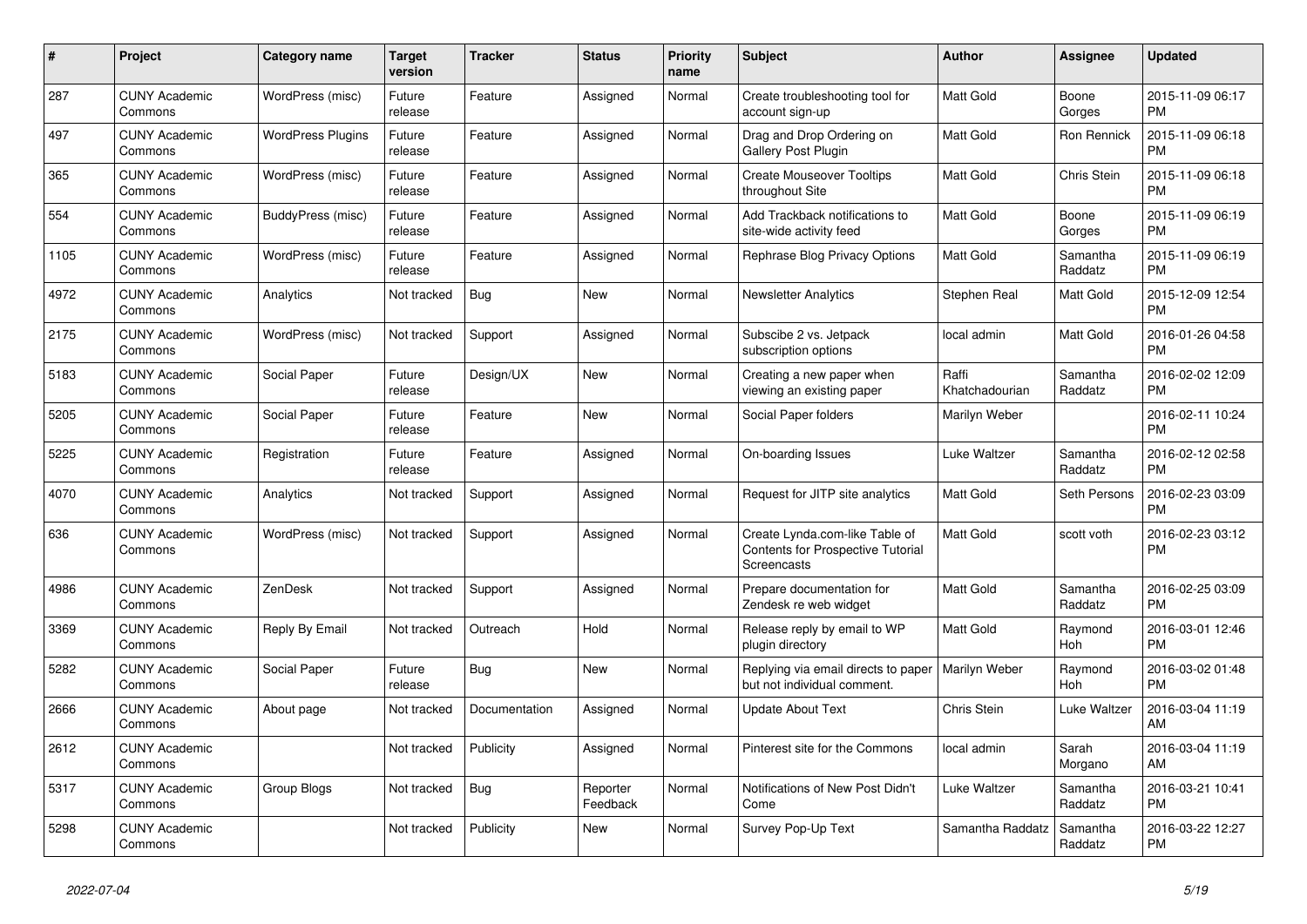| $\#$ | Project                         | <b>Category name</b>      | <b>Target</b><br>version | <b>Tracker</b> | <b>Status</b>        | <b>Priority</b><br>name | <b>Subject</b>                                                    | <b>Author</b>           | Assignee            | <b>Updated</b>                |
|------|---------------------------------|---------------------------|--------------------------|----------------|----------------------|-------------------------|-------------------------------------------------------------------|-------------------------|---------------------|-------------------------------|
| 3657 | <b>CUNY Academic</b><br>Commons | WordPress (misc)          | Not tracked              | Feature        | <b>New</b>           | Normal                  | Create alert for GC email<br>addresses                            | <b>Matt Gold</b>        | Matt Gold           | 2016-04-14 11:29<br><b>PM</b> |
| 5397 | <b>CUNY Academic</b><br>Commons | Social Paper              | Future<br>release        | Feature        | New                  | Normal                  | frustrating to have to<br>enable/disable in SP                    | Marilyn Weber           | Samantha<br>Raddatz | 2016-04-20 03:39<br><b>PM</b> |
| 5488 | <b>CUNY Academic</b><br>Commons | Social Paper              | Future<br>release        | Bug            | New                  | Normal                  | Add a "last edited by" field to<br>Social Paper group directories | Boone Gorges            |                     | 2016-04-21 10:05<br><b>PM</b> |
| 5489 | <b>CUNY Academic</b><br>Commons | Social Paper              | Future<br>release        | Feature        | New                  | Normal                  | Asc/desc sorting for Social Paper<br>directories                  | Boone Gorges            |                     | 2016-04-21 10:06<br><b>PM</b> |
| 4438 | <b>CUNY Academic</b><br>Commons | Events                    | Future<br>release        | Bug            | Assigned             | Normal                  | Events Calendar - Export<br><b>Recurring Events</b>               | scott voth              | Daniel Jones        | 2016-05-23 04:25<br><b>PM</b> |
| 5679 | <b>CUNY Academic</b><br>Commons | Analytics                 | Not tracked              | Feature        | <b>New</b>           | Normal                  | Logged In Users for GA                                            | Valerie Townsend        | Valerie<br>Townsend | 2016-06-11 09:49<br>AM        |
| 5827 | <b>CUNY Academic</b><br>Commons | <b>Public Portfolio</b>   | Future<br>release        | Bug            | Assigned             | Normal                  | Academic Interests square bracket<br>links not working            | scott voth              | Chris Stein         | 2016-08-11 11:59<br><b>PM</b> |
| 5955 | <b>CUNY Academic</b><br>Commons | Outreach                  | Future<br>release        | Feature        | Assigned             | Normal                  | Create auto-newsletter for<br>commons members                     | Matt Gold               | Luke Waltzer        | 2016-08-30 10:34<br>AM        |
| 5268 | <b>CUNY Academic</b><br>Commons | Group Forums              | Future<br>release        | Bug            | Assigned             | Normal                  | Long-time to post to multiple<br>groups                           | Luke Waltzer            | Daniel Jones        | 2016-09-07 06:31<br><b>PM</b> |
| 6014 | <b>CUNY Academic</b><br>Commons | Publicity                 | Future<br>release        | Publicity      | Reporter<br>Feedback | Normal                  | Google search listing                                             | <b>Matt Gold</b>        | Boone<br>Gorges     | 2016-09-21 03:48<br><b>PM</b> |
| 6115 | <b>CUNY Academic</b><br>Commons | Publicity                 | Not tracked              | Feature        | Assigned             | Normal                  | create digital signage for GC                                     | Matt Gold               | scott voth          | 2016-10-11 10:09<br><b>PM</b> |
| 6078 | <b>CUNY Academic</b><br>Commons | <b>Blogs (BuddyPress)</b> | Future<br>release        | Feature        | <b>New</b>           | Normal                  | <b>Explore Adding Network Blog</b><br>Metadata Plugin             | Luke Waltzer            | Luke Waltzer        | 2016-10-11 10:29<br><b>PM</b> |
| 5696 | <b>CUNY Academic</b><br>Commons | Events                    | Future<br>release        | Feature        | Assigned             | Normal                  | Events Calendar - display options<br>calendar aggregation         | <b>Matt Gold</b>        | Boone<br>Gorges     | 2016-10-13 11:44<br>AM        |
| 4903 | <b>CUNY Academic</b><br>Commons | Events                    | Future<br>release        | Design/UX      | Assigned             | Normal                  | Improving visual appearance of<br>event calendars                 | <b>Matt Gold</b>        | Boone<br>Gorges     | 2016-10-13 11:51<br>AM        |
| 2881 | <b>CUNY Academic</b><br>Commons | <b>Public Portfolio</b>   | Future<br>release        | Feature        | Assigned             | Normal                  | Redesign the UX for Profiles                                      | Chris Stein             | Chris Stein         | 2016-10-13 12:45<br><b>PM</b> |
| 5182 | <b>CUNY Academic</b><br>Commons | Social Paper              | Future<br>release        | Design/UX      | New                  | Normal                  | "Publishing" a private paper on<br>social paper?                  | Raffi<br>Khatchadourian | Boone<br>Gorges     | 2016-10-13 04:12<br><b>PM</b> |
| 6298 | <b>CUNY Academic</b><br>Commons | User Experience           | Not tracked              | Design/UX      | Assigned             | Normal                  | Examine data from survey                                          | Matt Gold               | Margaret<br>Galvan  | 2016-10-14 12:16<br><b>PM</b> |
| 6332 | <b>CUNY Academic</b><br>Commons | WordPress (misc)          | Future<br>release        | Feature        | New                  | Normal                  | Allow uploaded files to be marked<br>as private in an ad hoc way  | <b>Boone Gorges</b>     |                     | 2016-10-17 11:41<br><b>PM</b> |
| 5826 | <b>CUNY Academic</b><br>Commons | <b>WordPress Plugins</b>  | Future<br>release        | Support        | Reporter<br>Feedback | Normal                  | <b>Remove Subscription Options</b><br>plugin from directory       | Sarah Morgano           | Sarah<br>Morgano    | 2016-10-21 04:14<br><b>PM</b> |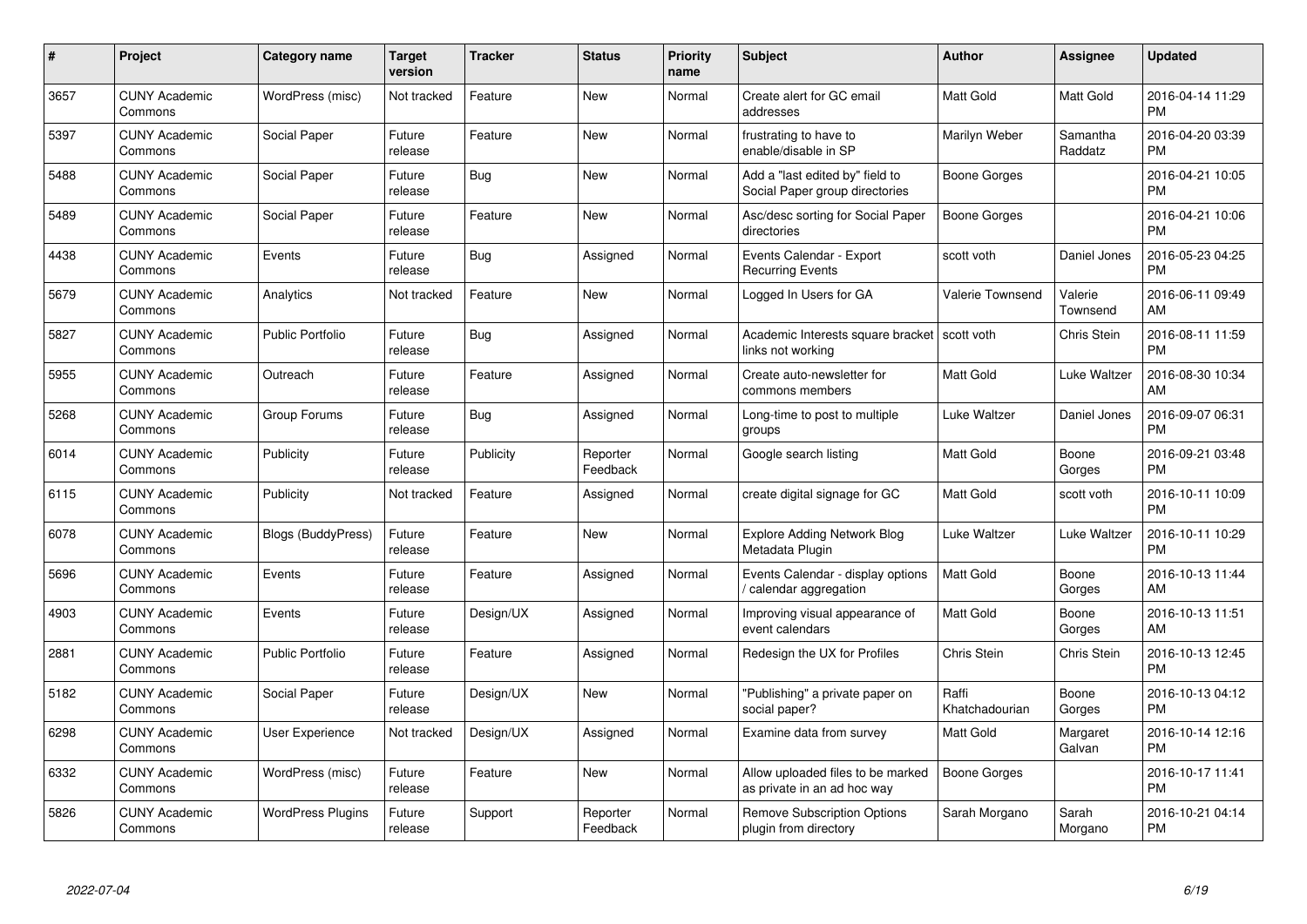| #    | Project                         | <b>Category name</b>     | <b>Target</b><br>version | <b>Tracker</b> | <b>Status</b> | <b>Priority</b><br>name | <b>Subject</b>                                                                    | <b>Author</b>       | Assignee            | <b>Updated</b>                |
|------|---------------------------------|--------------------------|--------------------------|----------------|---------------|-------------------------|-----------------------------------------------------------------------------------|---------------------|---------------------|-------------------------------|
| 5234 | <b>CUNY Academic</b><br>Commons | Membership               | Future<br>release        | Feature        | Assigned      | Normal                  | Write Unconfirmed patch for WP                                                    | Boone Gorges        | Boone<br>Gorges     | 2016-10-24 11:18<br>AM        |
| 5199 | <b>CUNY Academic</b><br>Commons | Social Paper             | Future<br>release        | Feature        | New           | Normal                  | add tables to the SP editor                                                       | Marilyn Weber       |                     | 2016-10-24 11:27<br>AM        |
| 3090 | <b>CUNY Academic</b><br>Commons | Twitter page             | Future<br>release        | Feature        | Assigned      | Normal                  | Prevent Retweets from showing<br>up on Commons twitter page                       | Matt Gold           | <b>Tahir Butt</b>   | 2016-10-24 11:31<br>AM        |
| 6426 | <b>CUNY Academic</b><br>Commons | Spam/Spam<br>Prevention  | Future<br>release        | Feature        | Assigned      | Normal                  | Force captcha on all comments?                                                    | <b>Matt Gold</b>    | <b>Tahir Butt</b>   | 2016-10-24 02:06<br><b>PM</b> |
| 6671 | <b>CUNY Academic</b><br>Commons | Reply By Email           | Not tracked              | Bug            | Assigned      | Normal                  | "Post too often" RBE error<br>message                                             | Matt Gold           | Raymond<br>Hoh      | 2016-11-11 09:55<br>AM        |
| 6755 | <b>CUNY Academic</b><br>Commons | WordPress (misc)         | Future<br>release        | Bug            | New           | Normal                  | Cannot Deactivate Plugin                                                          | Laura Kane          |                     | 2016-11-16 01:12<br><b>PM</b> |
| 6665 | <b>CUNY Academic</b><br>Commons |                          | Not tracked              | Publicity      | <b>New</b>    | Normal                  | Dead Link in 1.10 announcement<br>post                                            | Paige Dupont        | <b>Stephen Real</b> | 2016-12-01 03:11<br><b>PM</b> |
| 6995 | <b>CUNY Academic</b><br>Commons | Home Page                | Not tracked              | Bug            | Assigned      | Normal                  | member filter on homepage not<br>working                                          | <b>Matt Gold</b>    | Raymond<br>Hoh      | 2016-12-11 09:46<br><b>PM</b> |
| 4980 | <b>CUNY Academic</b><br>Commons | Home Page                | Future<br>release        | Feature        | Assigned      | Normal                  | CAC Featured Content -- Adding<br>Randomization                                   | Matt Gold           | Boone<br>Gorges     | 2016-12-12 03:01<br><b>PM</b> |
| 5316 | <b>CUNY Academic</b><br>Commons | User Experience          | Future<br>release        | Feature        | Assigned      | Normal                  | Prompt user email address<br>updates                                              | Matt Gold           | Stephen Real        | 2016-12-21 03:30<br><b>PM</b> |
| 7624 | <b>CUNY Academic</b><br>Commons | BuddyPress (misc)        | Future<br>release        | Design/UX      | <b>New</b>    | Normal                  | <b>BP Notifications</b>                                                           | Luke Waltzer        | Paige Dupont        | 2017-02-08 10:43<br><b>PM</b> |
| 7928 | <b>CUNY Academic</b><br>Commons | Group Forums             | Not tracked              | <b>Bug</b>     | <b>New</b>    | Normal                  | Duplicate Forum post                                                              | Luke Waltzer        | Raymond<br>Hoh      | 2017-04-11 09:27<br><b>PM</b> |
| 4481 | <b>CUNY Academic</b><br>Commons | Events                   | Future<br>release        | Feature        | New           | Normal                  | Group admins/mods should have<br>the ability to unlink an event from<br>the group | <b>Boone Gorges</b> | Boone<br>Gorges     | 2017-04-24 03:53<br><b>PM</b> |
| 7828 | <b>CUNY Academic</b><br>Commons |                          | Not tracked              | Feature        | Assigned      | Normal                  | Theme Assessment 2017                                                             | Margaret Galvan     | Margaret<br>Galvan  | 2017-05-02 10:41<br><b>PM</b> |
| 8078 | <b>CUNY Academic</b><br>Commons | <b>WordPress Plugins</b> | Future<br>release        | System Upgrade | Assigned      | Normal                  | <b>CommentPress Updates</b>                                                       | Margaret Galvan     | Christian<br>Wach   | 2017-05-08 03:49<br><b>PM</b> |
| 8440 | <b>CUNY Academic</b><br>Commons | Onboarding               | Not tracked              | Bug            | New           | Normal                  | Create Test Email Accounts for<br><b>Onboarding Project</b>                       | Stephen Real        | Stephen Real        | 2017-08-01 09:49<br><b>PM</b> |
| 8211 | <b>CUNY Academic</b><br>Commons | <b>WordPress Themes</b>  | Future<br>release        | Feature        | <b>New</b>    | Normal                  | Theme Suggestions: Material<br><b>Design-Inspired Themes</b>                      | Margaret Galvan     | Margaret<br>Galvan  | 2017-08-07 02:48<br><b>PM</b> |
| 8756 | <b>CUNY Academic</b><br>Commons | Group Blogs              | Future<br>release        | Feature        | Hold          | Normal                  | Connect multiple blogs to one<br>group?                                           | Matt Gold           | Boone<br>Gorges     | 2017-09-30 10:42<br>AM        |
| 8902 | <b>CUNY Academic</b><br>Commons | Design                   | Not tracked              | Feature        | Assigned      | Normal                  | Report back on research on<br><b>BuddyPress themes</b>                            | Matt Gold           | Michael Smith       | 2017-11-10 12:31<br><b>PM</b> |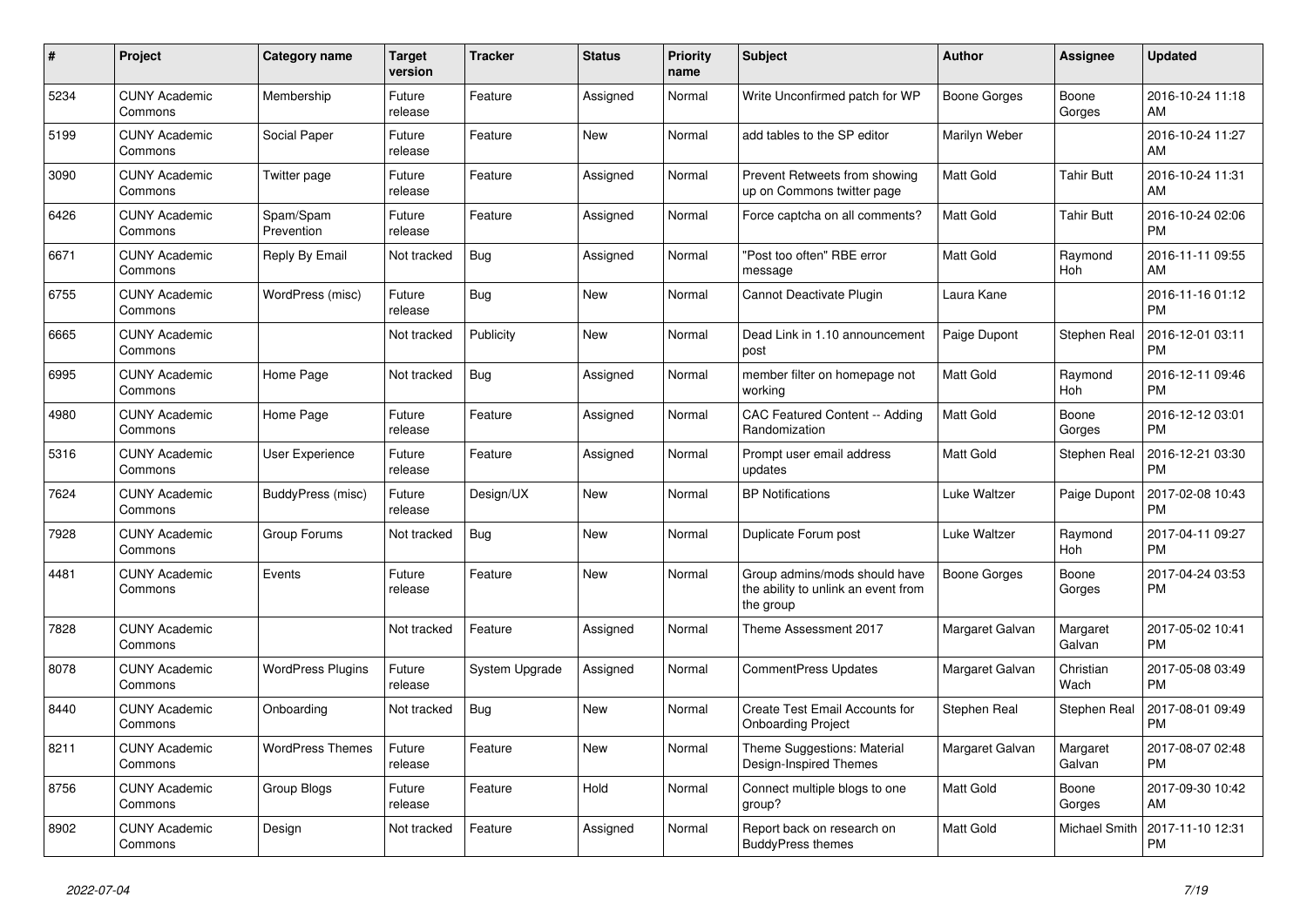| #    | Project                         | <b>Category name</b>     | <b>Target</b><br>version | <b>Tracker</b> | <b>Status</b>        | <b>Priority</b><br>name | <b>Subject</b>                                                                            | <b>Author</b>           | Assignee              | <b>Updated</b>                |
|------|---------------------------------|--------------------------|--------------------------|----------------|----------------------|-------------------------|-------------------------------------------------------------------------------------------|-------------------------|-----------------------|-------------------------------|
| 8837 | <b>CUNY Academic</b><br>Commons |                          | Not tracked              | Feature        | Assigned             | Normal                  | Create a form to request info from<br>people requesting premium<br>themes and plugins     | <b>Matt Gold</b>        | Marilyn<br>Weber      | 2017-11-14 03:35<br><b>PM</b> |
| 8898 | <b>CUNY Academic</b><br>Commons | Social Paper             | Not tracked              | Feature        | Assigned             | Normal                  | Usage data on docs and social<br>paper                                                    | Matt Gold               | <b>Matt Gold</b>      | 2017-11-16 11:32<br>AM        |
| 8976 | <b>CUNY Academic</b><br>Commons | Reply By Email           | Not tracked              | Feature        | Assigned             | Normal                  | Package RBE new topics posting?                                                           | <b>Matt Gold</b>        | Raymond<br><b>Hoh</b> | 2017-12-04 02:34<br>PM        |
| 8992 | <b>NYCDH Community</b><br>Site  |                          |                          | Bug            | Assigned             | Normal                  | Multiple RBE error reports                                                                | Matt Gold               | Raymond<br>Hoh        | 2017-12-11 05:43<br>PM        |
| 9015 | <b>CUNY Academic</b><br>Commons | Groups (misc)            | Not tracked              | Outreach       | Assigned             | Normal                  | Email group admins the email<br>addresses of their groups                                 | Matt Gold               | Matt Gold             | 2018-01-02 09:54<br>AM        |
| 9060 | <b>CUNY Academic</b><br>Commons | Commons In A Box         | Not tracked              | <b>Bug</b>     | Hold                 | Normal                  | Problems with CBox image library<br>/ upload                                              | Lisa Rhody              | Raymond<br><b>Hoh</b> | 2018-01-10 03:26<br><b>PM</b> |
| 8991 | <b>CUNY Academic</b><br>Commons | Reply By Email           | Not tracked              | Bug            | Hold                 | Normal                  | RBE duplicate email message<br>issue                                                      | Matt Gold               | Raymond<br><b>Hoh</b> | 2018-02-18 08:53<br><b>PM</b> |
| 3580 | <b>CUNY Academic</b><br>Commons | Group Blogs              | Future<br>release        | Feature        | <b>New</b>           | Normal                  | Multiple blogs per group                                                                  | Boone Gorges            | Boone<br>Gorges       | 2018-02-20 02:02<br><b>PM</b> |
| 9346 | <b>CUNY Academic</b><br>Commons | WordPress (misc)         | Not tracked              | Bug            | New                  | Normal                  | Clone cetls.bmcc.cuny.edu for<br>development                                              | Owen Roberts            | Raymond<br><b>Hoh</b> | 2018-03-06 05:35<br><b>PM</b> |
| 9211 | <b>CUNY Academic</b><br>Commons | <b>WordPress Plugins</b> | Future<br>release        | Support        | Reporter<br>Feedback | Normal                  | Auto-Role Setting in Forum Plugin<br>Causing Some Confusion                               | Luke Waltzer            | Boone<br>Gorges       | 2018-03-13 11:44<br>AM        |
| 7022 | <b>CUNY Academic</b><br>Commons | Announcements            | Future<br>release        | Bug            | <b>New</b>           | Normal                  | Sitewide announcements should<br>be displayed on, and dismissable<br>from, mapped domains | Boone Gorges            | Boone<br>Gorges       | 2018-03-22 10:18<br>AM        |
| 9420 | <b>CUNY Academic</b><br>Commons | cuny.is                  | Not tracked              | Feature        | New                  | Normal                  | Request for http://cuny.is/streams                                                        | Raffi<br>Khatchadourian | Marilyn<br>Weber      | 2018-04-02 10:08<br>AM        |
| 9207 | <b>CUNY Academic</b><br>Commons |                          | Future<br>release        | Support        | Reporter<br>Feedback | Normal                  | display dashboards made in<br>Tableau?                                                    | Marilyn Weber           | Boone<br>Gorges       | 2018-04-10 10:42<br>AM        |
| 7663 | <b>CUNY Academic</b><br>Commons | Social Paper             | Future<br>release        | <b>Bug</b>     | <b>New</b>           | Normal                  | Social Paper notifications not<br>formatted correctly on secondary<br>sites               | Boone Gorges            | Boone<br>Gorges       | 2018-04-16 03:52<br><b>PM</b> |
| 7981 | <b>CUNY Academic</b><br>Commons | Social Paper             | Future<br>release        | Bug            | <b>New</b>           | Normal                  | Social Paper comments should<br>not go to spam                                            | Luke Waltzer            | Boone<br>Gorges       | 2018-04-16 03:52<br><b>PM</b> |
| 3768 | <b>CUNY Academic</b><br>Commons | <b>Public Portfolio</b>  | Future<br>release        | Feature        | Assigned             | Normal                  | Institutions/Past positions on<br>public portfolios                                       | Matt Gold               | Boone<br>Gorges       | 2018-04-23 10:44<br>AM        |
| 9643 | <b>CUNY Academic</b><br>Commons | Publicity                | Not tracked              | Feature        | <b>New</b>           | Normal                  | Create a page on the Commons<br>for logos etc.                                            | Stephen Real            | <b>Stephen Real</b>   | 2018-04-24 10:53<br>AM        |
| 8607 | <b>CUNY Academic</b><br>Commons |                          | Not tracked              | Support        | <b>New</b>           | Normal                  | Paypal?                                                                                   | Marilyn Weber           | Matt Gold             | 2018-05-15 01:37<br><b>PM</b> |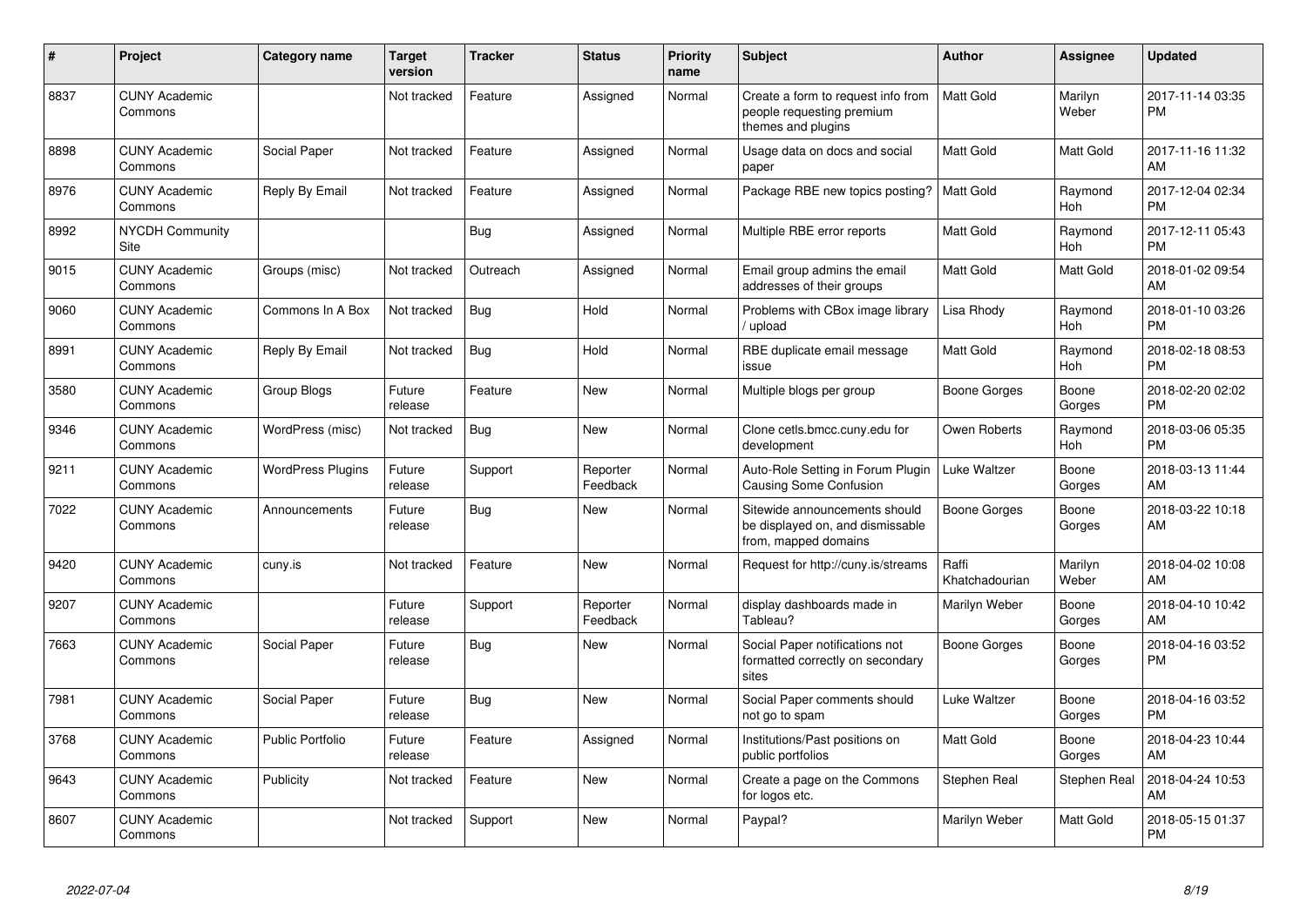| #     | Project                         | Category name              | <b>Target</b><br>version | Tracker    | <b>Status</b>        | <b>Priority</b><br>name | <b>Subject</b>                                                                                                                               | Author                 | Assignee            | <b>Updated</b>                |
|-------|---------------------------------|----------------------------|--------------------------|------------|----------------------|-------------------------|----------------------------------------------------------------------------------------------------------------------------------------------|------------------------|---------------------|-------------------------------|
| 9729  | <b>CUNY Academic</b><br>Commons | <b>SEO</b>                 | Not tracked              | Support    | <b>New</b>           | Normal                  | 503 Errors showing on<br>newlaborforum.cuny.edu                                                                                              | Diane Krauthamer       | Raymond<br>Hoh      | 2018-05-22 04:48<br><b>PM</b> |
| 9835  | <b>CUNY Academic</b><br>Commons | Group Forums               | Future<br>release        | Bug        | Assigned             | Normal                  | add a "like" function?                                                                                                                       | Marilyn Weber          | <b>Erik Trainer</b> | 2018-06-05 01:49<br><b>PM</b> |
| 9895  | <b>CUNY Academic</b><br>Commons | Onboarding                 | Future<br>release        | Feature    | Assigned             | Normal                  | Add "Accept Invitation"<br>link/button/function to Group<br>and/or Site invitation emails?                                                   | Luke Waltzer           | Boone<br>Gorges     | 2018-06-07 12:42<br><b>PM</b> |
| 9908  | <b>CUNY Academic</b><br>Commons |                            | Not tracked              | Feature    | <b>New</b>           | Normal                  | Is it possible to send email<br>updates to users (or an email<br>address not on the list) for only a<br>single page AFTER being<br>prompted? | <b>Michael Shields</b> | scott voth          | 2018-06-11 01:34<br><b>PM</b> |
| 9515  | <b>CUNY Academic</b><br>Commons | <b>WordPress Plugins</b>   | Not tracked              | Bug        | Reporter<br>Feedback | Normal                  | Text to Speech plugin - "More<br>Slowly" checkbox not working                                                                                | scott voth             | Boone<br>Gorges     | 2018-06-13 02:26<br><b>PM</b> |
| 9941  | <b>CUNY Academic</b><br>Commons | Wiki                       | Not tracked              | Support    | Assigned             | Normal                  | Wiki functionality                                                                                                                           | <b>Matt Gold</b>       | Boone<br>Gorges     | 2018-06-26 10:57<br>AM        |
| 10040 | <b>CUNY Academic</b><br>Commons | WordPress (misc)           | Not tracked              | Bug        | Reporter<br>Feedback | Normal                  | User doesn't see full list of themes                                                                                                         | Matt Gold              | Boone<br>Gorges     | 2018-07-25 10:12<br>AM        |
| 9979  | <b>CUNY Academic</b><br>Commons | <b>Email Notifications</b> | Not tracked              | Bug        | Reporter<br>Feedback | Normal                  | Reports of slow email activation<br>emails                                                                                                   | Matt Gold              | Boone<br>Gorges     | 2018-08-29 09:40<br><b>PM</b> |
| 10262 | <b>CUNY Academic</b><br>Commons |                            | Not tracked              | Bug        | Reporter<br>Feedback | Normal                  | Newsletter Plugin: Broken Image<br>at Bottom of All Newsletters                                                                              | Mark Webb              | Raymond<br>Hoh      | 2018-08-30 05:17<br><b>PM</b> |
| 9947  | <b>CUNY Academic</b><br>Commons | <b>WordPress Plugins</b>   | Future<br>release        | Feature    | Reporter<br>Feedback | Normal                  | Install H5P quiz plugin                                                                                                                      | Matt Gold              | Boone<br>Gorges     | 2018-09-11 11:01<br>AM        |
| 10368 | <b>CUNY Academic</b><br>Commons |                            | Future<br>release        | Feature    | Assigned             | Normal                  | Use ORCID data to populate<br>academic profile page                                                                                          | Stephen Francoeur      | Boone<br>Gorges     | 2018-09-25 01:53<br><b>PM</b> |
| 5992  | <b>CUNY Academic</b><br>Commons | <b>Email Notifications</b> | Future<br>release        | Feature    | <b>New</b>           | Normal                  | Changing the From line of<br>autogenerated blog emails                                                                                       | Marilyn Weber          |                     | 2018-09-27 05:19<br><b>PM</b> |
| 9289  | <b>CUNY Academic</b><br>Commons | <b>WordPress Plugins</b>   | Future<br>release        | <b>Bug</b> | Reporter<br>Feedback | Normal                  | <b>Email Users Plugin</b>                                                                                                                    | Laurie Hurson          | Boone<br>Gorges     | 2018-10-24 12:34<br><b>PM</b> |
| 9028  | <b>CUNY Academic</b><br>Commons | Onboarding                 | Future<br>release        | Feature    | Assigned             | Normal                  | suggest groups to new members<br>during the registration process                                                                             | <b>Matt Gold</b>       | Chris Stein         | 2018-10-24 12:34<br><b>PM</b> |
| 9926  | <b>CUNY Academic</b><br>Commons | <b>WordPress Plugins</b>   | Future<br>release        | Bug        | <b>New</b>           | Normal                  | twitter-mentions-as-comments<br>cron jobs can run long                                                                                       | Boone Gorges           | Boone<br>Gorges     | 2018-10-24 12:34<br><b>PM</b> |
| 10657 | <b>CUNY Academic</b><br>Commons |                            | Not tracked              | Support    | Reporter<br>Feedback | Normal                  | child theme problems                                                                                                                         | Marilyn Weber          |                     | 2018-11-08 01:19<br><b>PM</b> |
| 10659 | <b>CUNY Academic</b><br>Commons | Group Forums               | Future<br>release        | Feature    | Assigned             | Normal                  | Post to multiple groups via email                                                                                                            | Matt Gold              | Raymond<br>Hoh      | 2018-11-15 12:54<br>AM        |
| 10769 | <b>CUNY Academic</b><br>Commons | <b>WordPress Themes</b>    | Not tracked              | <b>Bug</b> | Reporter<br>Feedback | Normal                  | 2011 Theme Sidebar                                                                                                                           | Mark Webb              |                     | 2018-12-04 04:09<br><b>PM</b> |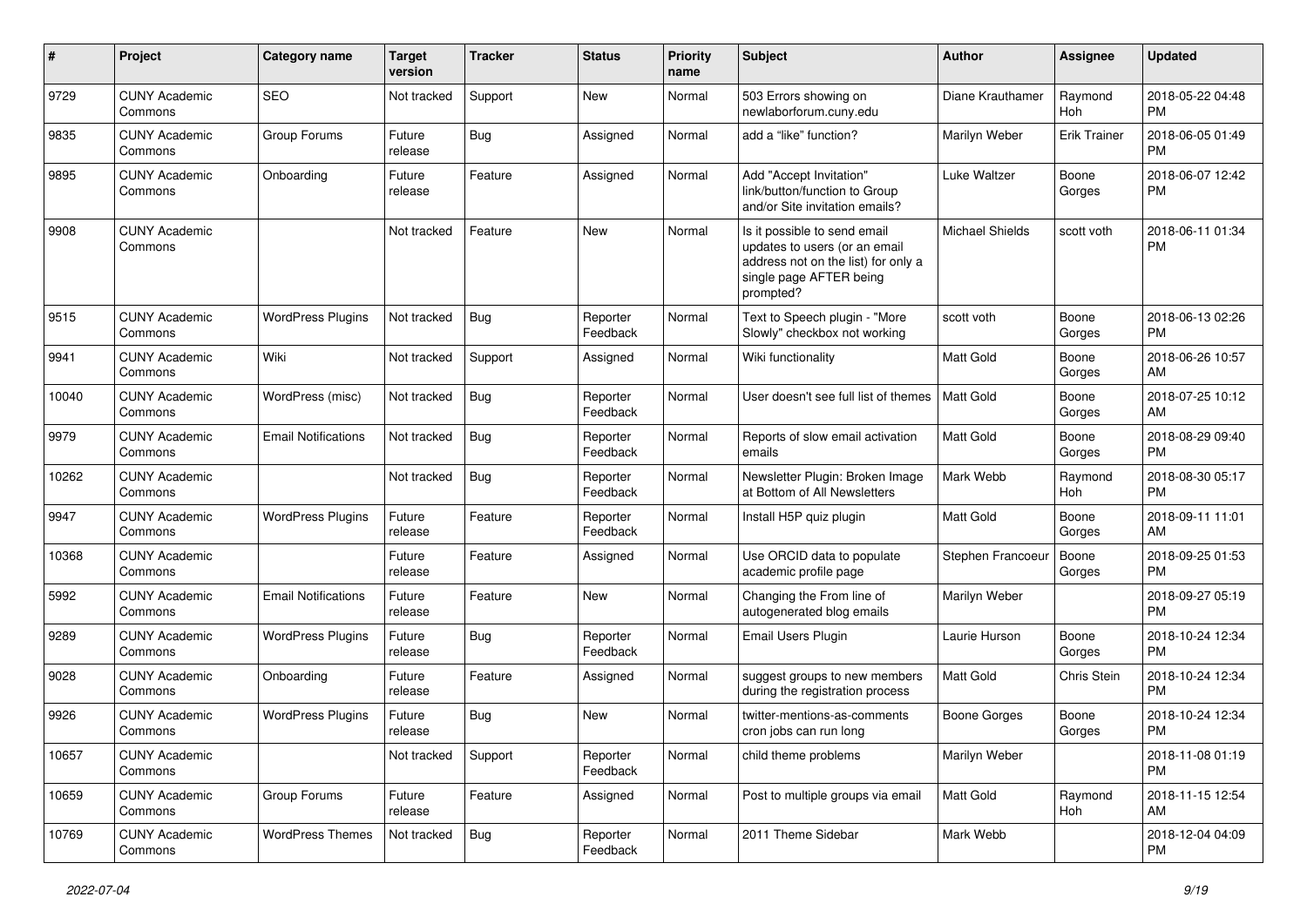| $\pmb{\sharp}$ | Project                         | <b>Category name</b>     | <b>Target</b><br>version | <b>Tracker</b> | <b>Status</b>        | <b>Priority</b><br>name | <b>Subject</b>                                                                                               | Author                  | Assignee           | <b>Updated</b>                |
|----------------|---------------------------------|--------------------------|--------------------------|----------------|----------------------|-------------------------|--------------------------------------------------------------------------------------------------------------|-------------------------|--------------------|-------------------------------|
| 10794          | <b>CUNY Academic</b><br>Commons | Performance              | Not tracked              | Bug            | <b>New</b>           | Normal                  | Memcached connection<br>occasionally breaks                                                                  | Boone Gorges            | Boone<br>Gorges    | 2018-12-06 03:30<br><b>PM</b> |
| 10839          | <b>CUNY Academic</b><br>Commons | About page               | Not tracked              | Support        | <b>New</b>           | Normal                  | <b>Mission Statement Needs</b><br>Revision                                                                   | scott voth              | Matt Gold          | 2018-12-26 10:58<br>AM        |
| 10982          | <b>CUNY Academic</b><br>Commons | Domain Mapping           | Not tracked              | Support        | Reporter<br>Feedback | Normal                  | <b>CNAME</b> question                                                                                        | scott voth              |                    | 2019-01-22 04:29<br><b>PM</b> |
| 11024          | <b>CUNY Academic</b><br>Commons | WordPress (misc)         | Future<br>release        | Bug            | <b>New</b>           | Normal                  | Subsites should not show "you<br>should update your .htaccess<br>now" notice after permalink setting<br>save | <b>Boone Gorges</b>     |                    | 2019-01-28 01:35<br><b>PM</b> |
| 11077          | <b>CUNY Academic</b><br>Commons | Events                   | Not tracked              | Feature        | Reporter<br>Feedback | Normal                  | Show event category description<br>in event list view                                                        | Raffi<br>Khatchadourian |                    | 2019-02-12 10:38<br><b>PM</b> |
| 11131          | <b>CUNY Academic</b><br>Commons |                          | Future<br>release        | Feature        | Reporter<br>Feedback | Normal                  | <b>Image Annotation Plugins</b>                                                                              | Laurie Hurson           |                    | 2019-02-26 11:33<br>AM        |
| 11120          | <b>CUNY Academic</b><br>Commons | <b>WordPress Plugins</b> | Not tracked              | <b>Bug</b>     | Reporter<br>Feedback | Normal                  | Events Manager Events Not<br>Showing Up                                                                      | Mark Webb               |                    | 2019-02-27 04:10<br><b>PM</b> |
| 9720           | <b>CUNY Academic</b><br>Commons | Authentication           | Future<br>release        | Feature        | New                  | Normal                  | The Commons should be an<br>oAuth provider                                                                   | Boone Gorges            |                    | 2019-03-01 02:04<br><b>PM</b> |
| 4635           | <b>CUNY Academic</b><br>Commons | Authentication           | Future<br>release        | Feature        | <b>New</b>           | Normal                  | Allow non-WP authentication                                                                                  | Boone Gorges            | Sonja Leix         | 2019-03-01 02:05<br><b>PM</b> |
| 1544           | <b>CUNY Academic</b><br>Commons | Groups (misc)            | Future<br>release        | Feature        | Reporter<br>Feedback | Normal                  | Group Filtering and Sorting                                                                                  | Matt Gold               | Chris Stein        | 2019-03-01 02:25<br><b>PM</b> |
| 11149          | <b>CUNY Academic</b><br>Commons |                          | Not tracked              | Support        | Reporter<br>Feedback | Normal                  | comments getting blocked                                                                                     | Marilyn Weber           | Raymond<br>Hoh     | 2019-03-26 11:40<br>AM        |
| 11392          | <b>CUNY Academic</b><br>Commons |                          | Future<br>release        | Bug            | <b>New</b>           | Normal                  | Migrate users away from<br><b>StatPress</b>                                                                  | <b>Boone Gorges</b>     |                    | 2019-04-23 03:53<br>PM        |
| 11449          | <b>CUNY Academic</b><br>Commons | WordPress - Media        | Not tracked              | Support        | Reporter<br>Feedback | Normal                  | Cloning Media Library for JITP<br>from Staging to Production Site                                            | Patrick DeDauw          | Boone<br>Gorges    | 2019-05-13 12:00<br><b>PM</b> |
| 11386          | <b>CUNY Academic</b><br>Commons | WordPress - Media        | Not tracked              | Support        | Reporter<br>Feedback | Normal                  | disappearing images                                                                                          | scott voth              | Boone<br>Gorges    | 2019-05-14 10:32<br>AM        |
| 11393          | <b>CUNY Academic</b><br>Commons |                          | Not tracked              | Publicity      | New                  | Normal                  | After 1.15 release, ceate a hero<br>slide and post about adding a site<br>to a group                         | scott voth              | Patrick<br>Sweeney | 2019-05-14 10:32<br>AM.       |
| 11415          | <b>CUNY Academic</b><br>Commons | <b>WordPress Plugins</b> | Not tracked              | <b>Bug</b>     | Reporter<br>Feedback | Normal                  | <b>Blog Subscriptions in Jetpack</b>                                                                         | Laurie Hurson           |                    | 2019-05-14 10:34<br>AM        |
| 11509          | <b>CUNY Academic</b><br>Commons |                          | Not tracked              | Support        | Reporter<br>Feedback | Normal                  | deleted Page causing a Menu<br>problem?                                                                      | Marilyn Weber           |                    | 2019-06-04 09:54<br>AM        |
| 11496          | <b>CUNY Academic</b><br>Commons | <b>Public Portfolio</b>  | 1.15.2                   | Support        | <b>New</b>           | Normal                  | Replace Twitter Icon on Member<br>Portfolio page                                                             | scott voth              | Boone<br>Gorges    | 2019-06-06 01:03<br>PM        |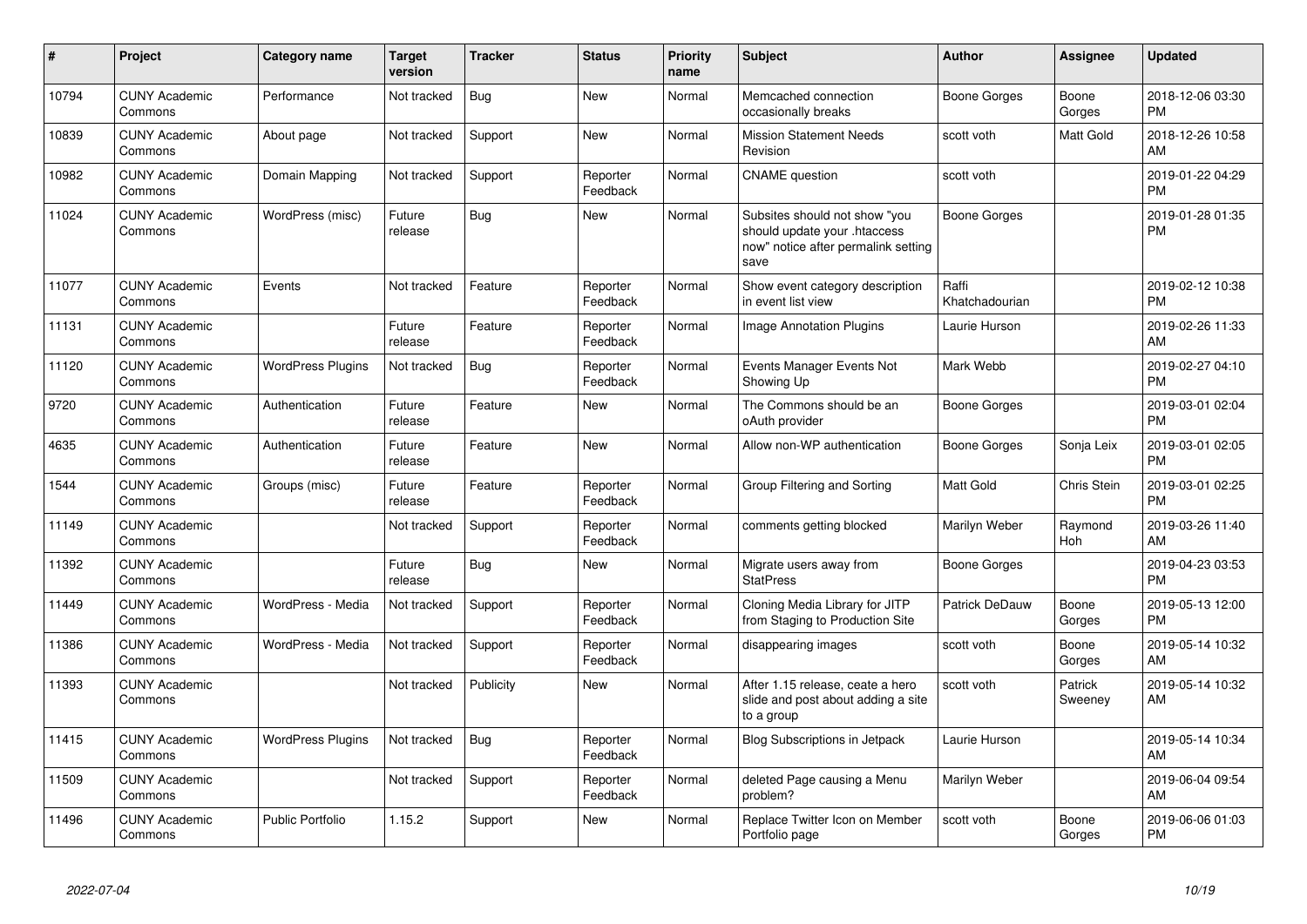| #     | Project                         | <b>Category name</b>      | <b>Target</b><br>version | <b>Tracker</b> | <b>Status</b>        | Priority<br>name | <b>Subject</b>                                                                      | Author              | <b>Assignee</b> | <b>Updated</b>                |
|-------|---------------------------------|---------------------------|--------------------------|----------------|----------------------|------------------|-------------------------------------------------------------------------------------|---------------------|-----------------|-------------------------------|
| 11531 | <b>CUNY Academic</b><br>Commons | Events                    | Future<br>release        | Feature        | <b>New</b>           | Normal           | Main Events calendar should<br>include non-public events that<br>user has access to | scott voth          | Boone<br>Gorges | 2019-06-11 10:00<br>AM        |
| 11556 | <b>CUNY Academic</b><br>Commons | Courses                   | Not tracked              | Bug            | Reporter<br>Feedback | Normal           | Instructor name given in course<br>listing                                          | Tom Harbison        |                 | 2019-06-25 04:12<br><b>PM</b> |
| 11624 | <b>CUNY Academic</b><br>Commons | WordPress (misc)          | Not tracked              | Support        | New                  | Normal           | Change pages into posts or swap<br>database for a Commons site?                     | Stephen Klein       | Raymond<br>Hoh  | 2019-07-09 11:04<br>AM        |
| 11493 | <b>CUNY Academic</b><br>Commons | Domain Mapping            | Not tracked              | Support        | Reporter<br>Feedback | Normal           | Domain Mapping Request - Talia<br>Schaffer                                          | scott voth          | Matt Gold       | 2019-08-06 08:39<br>AM        |
| 11771 | <b>CUNY Academic</b><br>Commons |                           | Not tracked              | Support        | Reporter<br>Feedback | Normal           | post displays in sections                                                           | Marilyn Weber       |                 | 2019-08-20 10:34<br>AM        |
| 11787 | <b>CUNY Academic</b><br>Commons |                           | Not tracked              | Support        | Reporter<br>Feedback | Normal           | automated comments notifications<br>on ZenDesk                                      | Marilyn Weber       |                 | 2019-08-26 06:18<br><b>PM</b> |
| 11834 | <b>CUNY Academic</b><br>Commons | <b>Group Files</b>        | Future<br>release        | Feature        | New                  | Normal           | Improved tools for managing<br>group file folders                                   | <b>Boone Gorges</b> | Sonja Leix      | 2019-09-06 03:55<br><b>PM</b> |
| 10273 | <b>CUNY Academic</b><br>Commons | Registration              | Not tracked              | Support        | Reporter<br>Feedback | Normal           | users combining CF and campus<br>address                                            | Marilyn Weber       |                 | 2019-09-18 10:58<br>AM        |
| 11879 | <b>CUNY Academic</b><br>Commons |                           | Not tracked              | <b>Bug</b>     | New                  | Normal           | Hypothesis comments appearing<br>on multiple, different pdfs across<br>blogs        | Laurie Hurson       | Laurie Hurson   | 2019-09-19 02:39<br><b>PM</b> |
| 11545 | <b>CUNY Academic</b><br>Commons | <b>WordPress Plugins</b>  | Not tracked              | Support        | <b>New</b>           | Normal           | Twitter searches in WordPress                                                       | Gina Cherry         | Matt Gold       | 2019-09-23 01:03<br><b>PM</b> |
| 8666  | <b>CUNY Academic</b><br>Commons | Teaching                  | Not tracked              | Documentation  | Assigned             | Normal           | Create Teaching on the Commons<br>Resource Page                                     | Matt Gold           | Laurie Hurson   | 2019-09-23 03:16<br><b>PM</b> |
| 11788 | <b>CUNY Academic</b><br>Commons | <b>WordPress Plugins</b>  | Future<br>release        | Support        | Reporter<br>Feedback | Normal           | Plugin Request - Browse Aloud                                                       | scott voth          |                 | 2019-09-24 08:42<br>AM        |
| 11848 | <b>CUNY Academic</b><br>Commons |                           | Not tracked              | Support        | Hold                 | Normal           | a Dean of Faculty wants to share<br>a large file                                    | Marilyn Weber       |                 | 2019-09-24 08:44<br>AM        |
| 11860 | <b>CUNY Academic</b><br>Commons | Registration              | Future<br>release        | Feature        | <b>New</b>           | Normal           | <b>Ensure Students Are Aware They</b><br>Can Use Aliases At Registration            | scott voth          |                 | 2019-09-24 08:46<br>AM        |
| 11883 | <b>CUNY Academic</b><br>Commons | Help/Codex                | Not tracked              | Support        | New                  | Normal           | Need Embedding Help Page<br>Update (Tableau)                                        | Anthony Wheeler     | scott voth      | 2019-09-24 08:49<br>AM        |
| 11517 | <b>CUNY Academic</b><br>Commons |                           | Not tracked              | Feature        | Assigned             | Normal           | wp-accessibility plugin should not<br>strip 'target="_blank"' by default            | <b>Boone Gorges</b> | Laurie Hurson   | 2019-09-24 09:57<br>AM        |
| 11519 | <b>CUNY Academic</b><br>Commons |                           | Not tracked              | Support        | Assigned             | Normal           | comment option not appearing                                                        | Marilyn Weber       |                 | 2019-09-24 10:28<br>AM        |
| 11789 | <b>CUNY Academic</b><br>Commons | Courses                   | Future<br>release        | Feature        | New                  | Normal           | Ability to remove item from<br>Courses list                                         | Laurie Hurson       | Sonja Leix      | 2019-09-24 12:28<br><b>PM</b> |
| 8836  | <b>CUNY Academic</b><br>Commons | <b>Blogs (BuddyPress)</b> | Future<br>release        | Feature        | Assigned             | Normal           | Redesign site launch process                                                        | Matt Gold           | Boone<br>Gorges | 2019-10-03 02:49<br><b>PM</b> |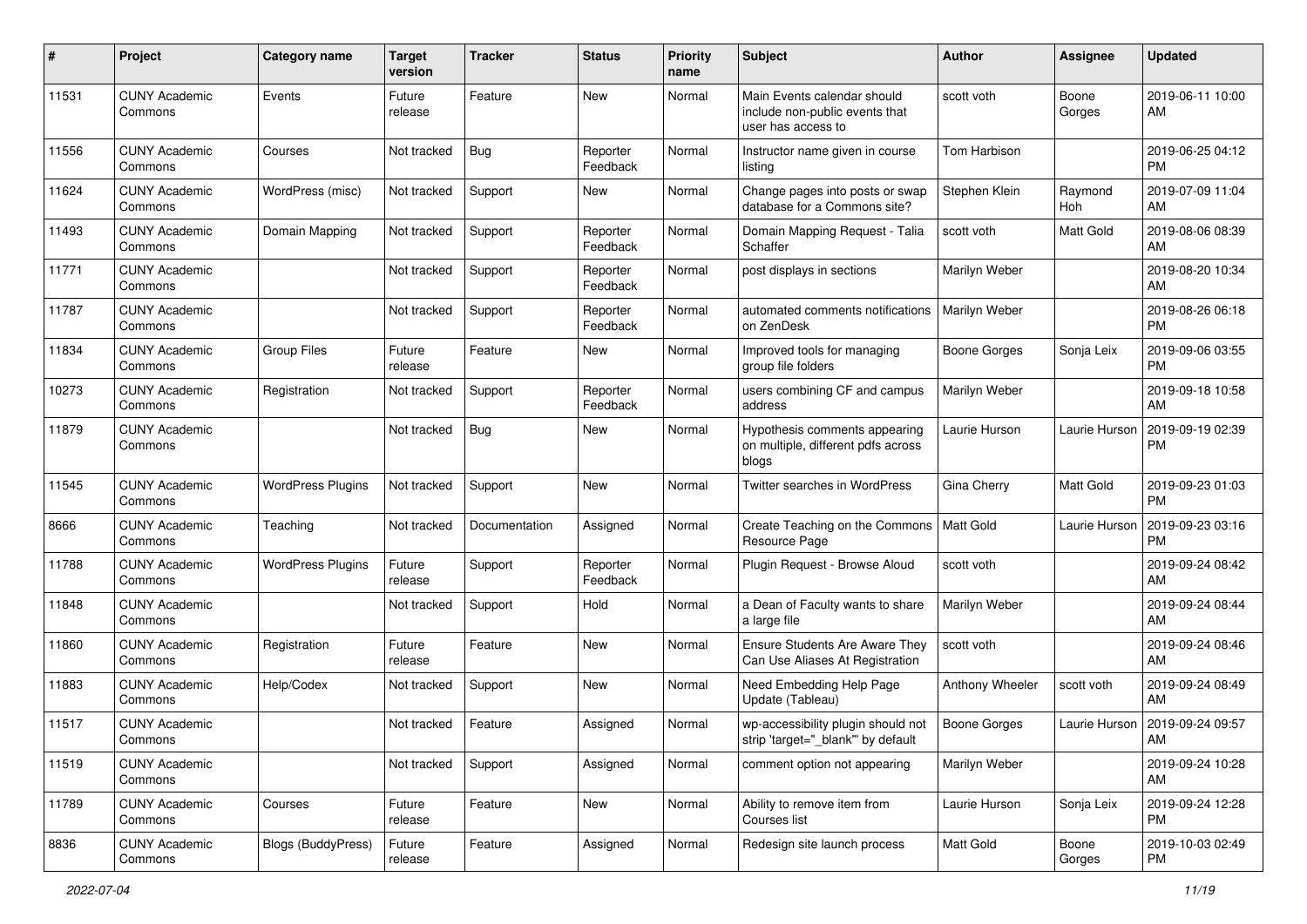| #     | Project                                                                 | <b>Category name</b>      | <b>Target</b><br>version | <b>Tracker</b> | <b>Status</b>        | Priority<br>name | <b>Subject</b>                                                                                | Author              | <b>Assignee</b>     | <b>Updated</b>                |
|-------|-------------------------------------------------------------------------|---------------------------|--------------------------|----------------|----------------------|------------------|-----------------------------------------------------------------------------------------------|---------------------|---------------------|-------------------------------|
| 12004 | <b>CUNY Academic</b><br>Commons                                         |                           | Not tracked              | Support        | Reporter<br>Feedback | Normal           | Notifications for spam blog<br>comments                                                       | Gina Cherry         | Raymond<br>Hoh      | 2019-11-01 12:05<br><b>PM</b> |
| 12062 | AD/O365 Transition<br>from NonMatric to<br><b>Matriculated Students</b> |                           |                          | Feature        | In Progress          | Normal           | create solution and console<br>project                                                        | Emilio Rodriguez    | Emilio<br>Rodriguez | 2019-11-12 03:56<br><b>PM</b> |
| 11945 | <b>CUNY Academic</b><br>Commons                                         | Reckoning                 | Future<br>release        | Feature        | Reporter<br>Feedback | Normal           | Add Comments bubble to<br>Reckoning views                                                     | <b>Boone Gorges</b> | Boone<br>Gorges     | 2019-11-12 05:14<br><b>PM</b> |
| 12091 | <b>CUNY Academic</b><br>Commons                                         | <b>Group Files</b>        | Future<br>release        | Feature        | <b>New</b>           | Normal           | Improved pre-upload file validation<br>for bp-group-documents                                 | <b>Boone Gorges</b> | Boone<br>Gorges     | 2019-11-14 01:21<br><b>PM</b> |
| 12198 | <b>CUNY Academic</b><br>Commons                                         |                           | Not tracked              | Bug            | Reporter<br>Feedback | Normal           | Duplicate listing in My Sites                                                                 | Tom Harbison        |                     | 2019-12-09 05:50<br><b>PM</b> |
| 12247 | <b>CUNY Academic</b><br>Commons                                         | Publicity                 | Not tracked              | Support        | New                  | Normal           | <b>Screenshot of First Commons</b><br>Homepage                                                | scott voth          | scott voth          | 2020-01-14 12:08<br><b>PM</b> |
| 12328 | <b>CUNY Academic</b><br>Commons                                         |                           | Not tracked              | Support        | New                  | Normal           | Sign up Code for Non-CUNY<br>Faculty                                                          | Laurie Hurson       |                     | 2020-01-28 10:25<br>AM        |
| 12350 | <b>CUNY Academic</b><br>Commons                                         | <b>Blogs (BuddyPress)</b> | Not tracked              | Support        | Reporter<br>Feedback | Normal           | URL creation problem                                                                          | Marilyn Weber       |                     | 2020-02-03 11:27<br>AM        |
| 12352 | <b>CUNY Academic</b><br>Commons                                         |                           | Not tracked              | Support        | <b>New</b>           | Normal           | "posts list" page builder block<br>option                                                     | Marilyn Weber       |                     | 2020-02-03 01:29<br><b>PM</b> |
| 12360 | <b>CUNY Academic</b><br>Commons                                         | <b>WordPress Themes</b>   | Not tracked              | Bug            | Reporter<br>Feedback | Normal           | site just says "DANTE We are<br>currently in maintenance mode,<br>please check back shortly." | Marilyn Weber       |                     | 2020-02-04 12:13<br><b>PM</b> |
| 12382 | <b>CUNY Academic</b><br>Commons                                         | Membership                | Not tracked              | Support        | New                  | Normal           | Email request change                                                                          | Marilyn Weber       | Marilyn<br>Weber    | 2020-02-06 12:56<br><b>PM</b> |
| 12392 | <b>CUNY Academic</b><br>Commons                                         | Help/Codex                | Not tracked              | Documentation  | <b>New</b>           | Normal           | <b>Updates to Common Commons</b><br>Questions on Help Page                                    | scott voth          | Margaret<br>Galvan  | 2020-02-11 10:53<br>AM        |
| 12438 | <b>CUNY Academic</b><br>Commons                                         | Courses                   | Not tracked              | Bug            | <b>New</b>           | Normal           | Site appearing twice                                                                          | Laurie Hurson       | Boone<br>Gorges     | 2020-02-18 01:34<br><b>PM</b> |
| 12484 | <b>CUNY Academic</b><br>Commons                                         |                           | Not tracked              | Support        | Reporter<br>Feedback | Normal           | Sign up Code for COIL Course<br>starting in March                                             | Laurie Hurson       | Matt Gold           | 2020-03-02 02:26<br><b>PM</b> |
| 12446 | <b>CUNY Academic</b><br>Commons                                         | Groups (misc)             | Future<br>release        | Feature        | Reporter<br>Feedback | Normal           | Toggle default site to group forum<br>posting                                                 | Laurie Hurson       | Laurie Hurson       | 2020-03-10 11:57<br>AM        |
| 12573 | <b>CUNY Academic</b><br>Commons                                         | <b>WordPress Plugins</b>  | Future<br>release        | Bug            | New                  | Normal           | <b>CommentPress Core Issues</b>                                                               | scott voth          |                     | 2020-03-24 04:32<br>PM        |
| 5581  | <b>CUNY Academic</b><br>Commons                                         | Analytics                 | Future<br>release        | Feature        | Assigned             | Normal           | <b>Explore alternatives to Google</b><br>Analytics                                            | Matt Gold           | Valerie<br>Townsend | 2020-04-17 03:12<br><b>PM</b> |
| 10354 | <b>CUNY Academic</b><br>Commons                                         | Public Portfolio          | Future<br>release        | Feature        | New                  | Normal           | Opt out of Having a Profile Page                                                              | scott voth          | Chris Stein         | 2020-05-12 10:43<br>AM        |
| 12741 | <b>CUNY Academic</b><br>Commons                                         | <b>WordPress Plugins</b>  | Not tracked              | Support        | Reporter<br>Feedback | Normal           | Tableau Public Viz Block                                                                      | Marilyn Weber       | Raymond<br>Hoh      | 2020-05-12 11:00<br>AM        |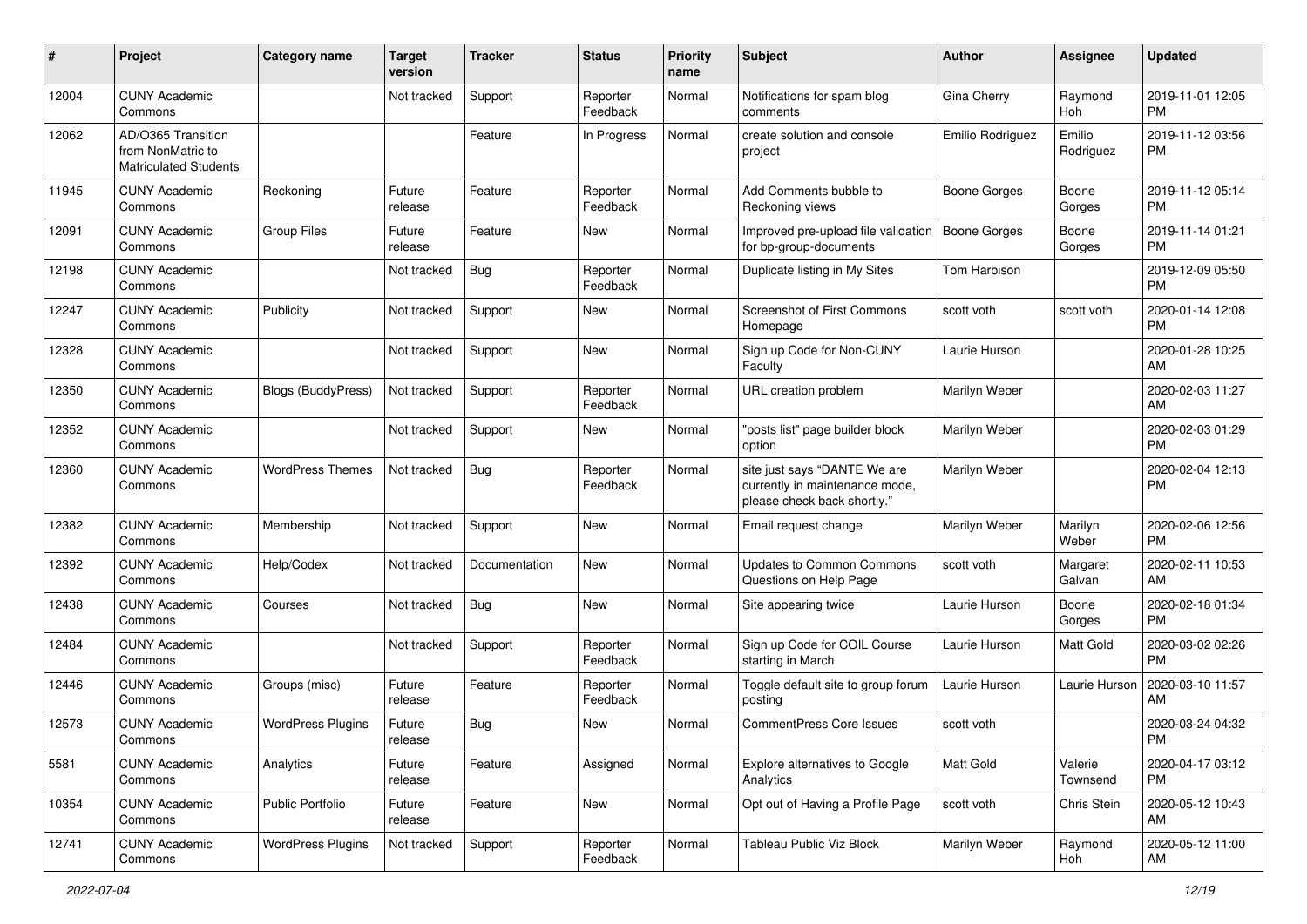| #     | Project                         | <b>Category name</b>     | <b>Target</b><br>version | <b>Tracker</b> | <b>Status</b>        | <b>Priority</b><br>name | <b>Subject</b>                                                   | <b>Author</b>       | <b>Assignee</b>   | <b>Updated</b>                |
|-------|---------------------------------|--------------------------|--------------------------|----------------|----------------------|-------------------------|------------------------------------------------------------------|---------------------|-------------------|-------------------------------|
| 12911 | <b>CUNY Academic</b><br>Commons |                          | Not tracked              | Feature        | <b>New</b>           | Normal                  | Block access to xmlrpc.php based<br>on User-Agent                | <b>Boone Gorges</b> | Boone<br>Gorges   | 2020-06-09 05:12<br><b>PM</b> |
| 13034 | <b>CUNY Academic</b><br>Commons |                          | Not tracked              | Support        | Reporter<br>Feedback | Normal                  | a site is asking people to join the<br>Commons to get a download | Marilyn Weber       |                   | 2020-07-12 07:23<br>AM        |
| 13048 | <b>CUNY Academic</b><br>Commons | Shortcodes and<br>embeds | Future<br>release        | Feature        | <b>New</b>           | Normal                  | Jupyter Notebooks support                                        | Boone Gorges        |                   | 2020-07-14 11:46<br>AM        |
| 3002  | <b>CUNY Academic</b><br>Commons | Search                   | Future<br>release        | Feature        | Assigned             | Normal                  | Overhaul CAC search by using<br>external search appliance        | Boone Gorges        | Boone<br>Gorges   | 2020-07-15 03:05<br><b>PM</b> |
| 12436 | <b>CUNY Academic</b><br>Commons |                          | Not tracked              | Bug            | Assigned             | Normal                  | Nightly system downtime                                          | Boone Gorges        |                   | 2020-08-01 09:30<br>AM        |
| 13255 | <b>CUNY Academic</b><br>Commons |                          | Not tracked              | Support        | Reporter<br>Feedback | Normal                  | Accessibility problems                                           | Marilyn Weber       |                   | 2020-09-01 05:48<br><b>PM</b> |
| 13286 | <b>CUNY Academic</b><br>Commons |                          | Not tracked              | Support        | <b>New</b>           | Normal                  | problem connecting with<br>WordPress app                         | Marilyn Weber       | Raymond<br>Hoh    | 2020-09-08 11:16<br>AM        |
| 13328 | <b>CUNY Academic</b><br>Commons | Group Forums             | Not tracked              | <b>Bug</b>     | Reporter<br>Feedback | Normal                  | cross-posting in two related<br>groups                           | Marilyn Weber       | Raymond<br>Hoh    | 2020-09-15 10:39<br><b>PM</b> |
| 13370 | <b>CUNY Academic</b><br>Commons | Group Library            | Future<br>release        | Feature        | New                  | Normal                  | Library bulk deletion and folder<br>editing                      | Colin McDonald      | Boone<br>Gorges   | 2020-10-13 10:41<br>AM        |
| 13430 | <b>CUNY Academic</b><br>Commons | Reply By Email           | Not tracked              | Bug            | <b>New</b>           | Normal                  | Delay in RBE                                                     | Luke Waltzer        | Raymond<br>Hoh    | 2020-10-13 11:16<br>AM        |
| 13466 | <b>CUNY Academic</b><br>Commons | Cavalcade                | Future<br>release        | Feature        | New                  | Normal                  | Automated cleanup for duplicate<br>Cavalcade tasks               | Boone Gorges        | Boone<br>Gorges   | 2020-10-13 05:24<br><b>PM</b> |
| 7115  | <b>CUNY Academic</b><br>Commons | Groups (misc)            | Future<br>release        | Feature        | Reporter<br>Feedback | Normal                  | make licensing info clear during<br>group creation               | <b>Matt Gold</b>    | Raymond<br>Hoh    | 2020-12-08 11:32<br>AM        |
| 13975 | <b>CUNY Academic</b><br>Commons | Social Paper             | Not tracked              | Support        | Reporter<br>Feedback | Normal                  | can't approve comments on Social<br>Paper paper                  | Marilyn Weber       |                   | 2021-02-12 09:33<br>AM        |
| 11968 | JustPublics@365<br>MediaCamp    |                          |                          | Feature        | New                  | Normal                  | Nanoscience Retractable Display<br>Unit                          | Donald Cherry       | Bonnie<br>Eissner | 2021-02-19 08:50<br>AM        |
| 14074 | <b>CUNY Academic</b><br>Commons | WordPress (misc)         | Not tracked              | Support        | Reporter<br>Feedback | Normal                  | page password protection problem                                 | Marilyn Weber       |                   | 2021-03-02 11:03<br>AM        |
| 14113 | <b>CUNY Academic</b><br>Commons | WordPress (misc)         | Future<br>release        | Bug            | Hold                 | Normal                  | Block Editor Not Working on this<br>page - Json error            | scott voth          | Boone<br>Gorges   | 2021-03-05 11:01<br>AM        |
| 14398 | <b>CUNY Academic</b><br>Commons |                          | Not tracked              | Support        | Reporter<br>Feedback | Normal                  | Events plug-in notification problem   Marilyn Weber              |                     |                   | 2021-05-11 11:21<br>AM        |
| 14483 | <b>CUNY Academic</b><br>Commons | WordPress - Media        | Not tracked              | Bug            | Reporter<br>Feedback | Normal                  | Wordpress PDF Embed Stopped<br>Working after JITP Media Clone    | Patrick DeDauw      | Boone<br>Gorges   | 2021-05-20 01:51<br><b>PM</b> |
| 14496 | <b>CUNY Academic</b><br>Commons | Domain Mapping           | Future<br>release        | Bug            | <b>New</b>           | Normal                  | Mapped domain SSO uses<br>third-party cookies                    | Raymond Hoh         | Raymond<br>Hoh    | 2021-05-24 04:03<br><b>PM</b> |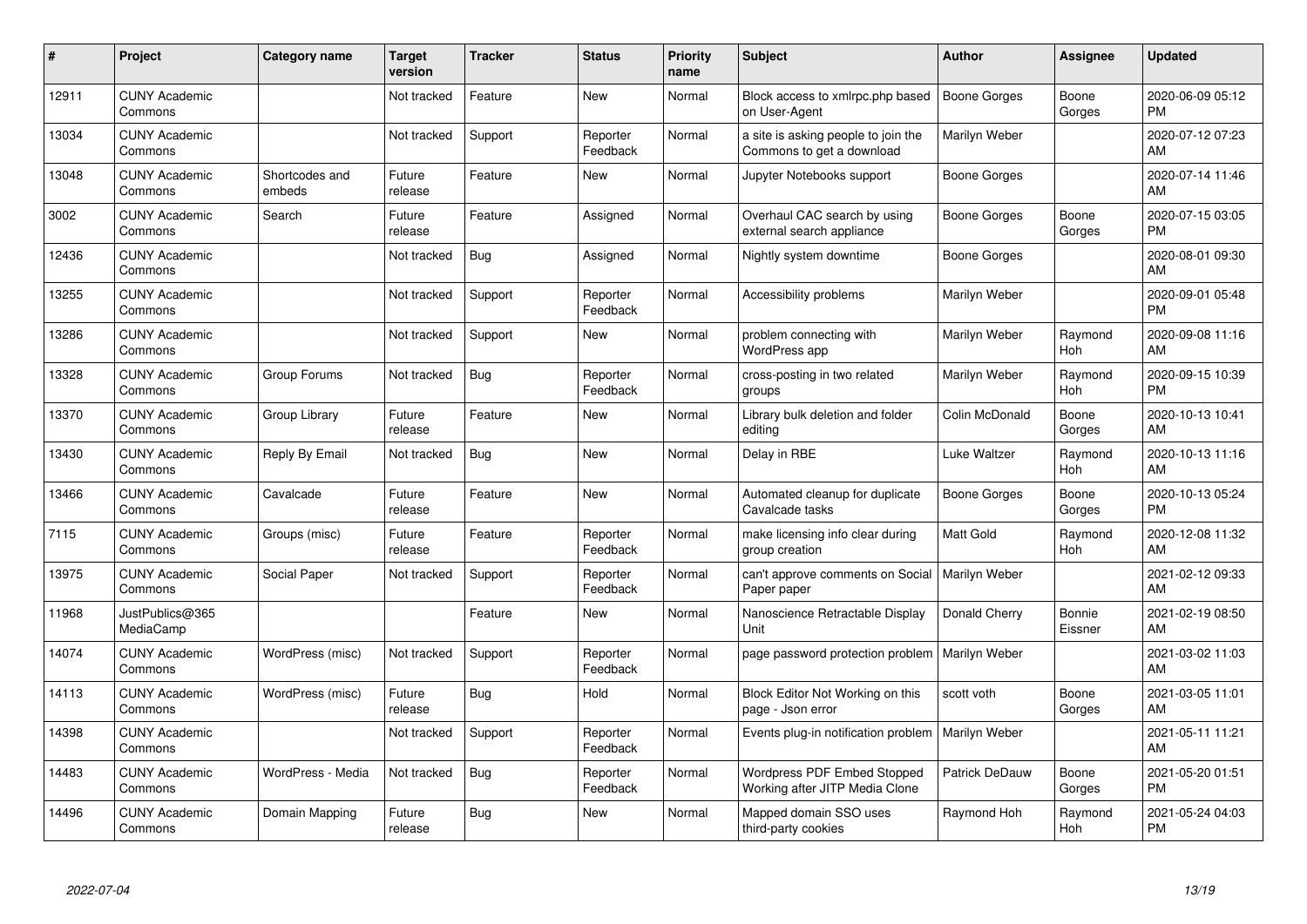| #     | Project                         | <b>Category name</b>       | <b>Target</b><br>version | <b>Tracker</b> | <b>Status</b>        | <b>Priority</b><br>name | <b>Subject</b>                                                                             | <b>Author</b>           | Assignee          | <b>Updated</b>                |
|-------|---------------------------------|----------------------------|--------------------------|----------------|----------------------|-------------------------|--------------------------------------------------------------------------------------------|-------------------------|-------------------|-------------------------------|
| 13949 | <b>CUNY Academic</b><br>Commons |                            | Not tracked              | Bug            | New                  | Normal                  | Continued debugging of runaway<br>MySQL connections                                        | <b>Matt Gold</b>        | Boone<br>Gorges   | 2021-09-14 10:42<br>AM        |
| 14394 | <b>CUNY Academic</b><br>Commons |                            | Not tracked              | Feature        | New                  | Normal                  | Commons News Site - redesign                                                               | scott voth              | scott voth        | 2021-09-14 10:46<br>AM        |
| 14475 | <b>CUNY Academic</b><br>Commons |                            | Not tracked              | Publicity      | <b>New</b>           | Normal                  | OER Showcase Page                                                                          | Laurie Hurson           | Laurie Hurson     | 2021-09-14 10:46<br>AM        |
| 14538 | <b>CUNY Academic</b><br>Commons |                            | Not tracked              | Support        | Reporter<br>Feedback | Normal                  | <b>Weebly To Commons</b>                                                                   | Laurie Hurson           |                   | 2021-09-14 10:47<br>AM        |
| 14629 | <b>CUNY Academic</b><br>Commons |                            | Not tracked              | Bug            | Reporter<br>Feedback | Normal                  | Possible Post Order Bug?                                                                   | <b>Syelle Graves</b>    |                   | 2021-09-14 10:47<br>AM        |
| 14784 | <b>CUNY Academic</b><br>Commons |                            |                          | Support        | Reporter<br>Feedback | Normal                  | User report of logo problem when<br>using Customizer theme                                 | Marilyn Weber           |                   | 2021-09-17 10:25<br>AM        |
| 14792 | <b>CUNY Academic</b><br>Commons |                            |                          | Bug            | <b>New</b>           | Normal                  | Inconsistent email notifications<br>from gravity forms                                     | Raffi<br>Khatchadourian |                   | 2021-10-04 01:50<br><b>PM</b> |
| 14842 | <b>CUNY Academic</b><br>Commons |                            | Not tracked              | Support        | Reporter<br>Feedback | Normal                  | Question about widgets and block<br>editor                                                 | Gina Cherry             |                   | 2021-10-06 03:01<br><b>PM</b> |
| 14900 | <b>CUNY Academic</b><br>Commons |                            | Not tracked              | Support        | Reporter<br>Feedback | Normal                  | previous theme?                                                                            | Marilyn Weber           |                   | 2021-10-25 10:31<br>AM        |
| 14911 | <b>CUNY Academic</b><br>Commons | <b>WordPress Themes</b>    | Not tracked              | Support        | New                  | Normal                  | Twentytwentyone theme                                                                      | Marilyn Weber           |                   | 2021-10-28 10:37<br>AM        |
| 14936 | <b>CUNY Academic</b><br>Commons |                            |                          | <b>Bug</b>     | <b>New</b>           | Normal                  | Commons websites blocked by<br>SPS campus network                                          | Laurie Hurson           |                   | 2021-11-03 03:57<br><b>PM</b> |
| 14940 | <b>CUNY Academic</b><br>Commons |                            |                          | <b>Bug</b>     | <b>New</b>           | Normal                  | Discrepancy between Commons<br>profile "sites" and actual # of sites                       | Laurie Hurson           |                   | 2021-11-08 11:09<br>AM        |
| 12042 | <b>CUNY Academic</b><br>Commons | <b>Email Notifications</b> | Future<br>release        | Feature        | <b>New</b>           | Normal                  | Improved error logging for BPGES<br>send queue                                             | Boone Gorges            | Boone<br>Gorges   | 2021-11-19 12:25<br><b>PM</b> |
| 13358 | <b>CUNY Academic</b><br>Commons | Group Forums               | Future<br>release        | Feature        | <b>New</b>           | Normal                  | Improved UI for group forum<br>threading settings                                          | Boone Gorges            | Raymond<br>Hoh    | 2021-11-19 12:27<br><b>PM</b> |
| 13199 | <b>CUNY Academic</b><br>Commons | Group Forums               | Future<br>release        | Feature        | <b>New</b>           | Normal                  | <b>Favoring Groups over bbPress</b><br>plugin                                              | Colin McDonald          | Colin<br>McDonald | 2021-11-19 12:28<br><b>PM</b> |
| 14309 | <b>CUNY Academic</b><br>Commons | Group Library              | Future<br>release        | Feature        | <b>New</b>           | Normal                  | Better handling of<br>bp_group_document file download<br>attempts when file is not present | Boone Gorges            | Boone<br>Gorges   | 2021-11-19 12:28<br><b>PM</b> |
| 13650 | <b>CUNY Academic</b><br>Commons | Group Library              | Future<br>release        | Feature        | <b>New</b>           | Normal                  | Forum Attachments in Group<br>Library                                                      | Laurie Hurson           |                   | 2021-11-19 12:30<br><b>PM</b> |
| 13331 | <b>CUNY Academic</b><br>Commons | Site cloning               | Future<br>release        | Bug            | <b>New</b>           | Normal                  | Combine Site Template and Clone   Boone Gorges<br>operations                               |                         | Jeremy Felt       | 2021-11-19 12:39<br><b>PM</b> |
| 13835 | <b>CUNY Academic</b><br>Commons | WordPress (misc)           | Future<br>release        | Feature        | <b>New</b>           | Normal                  | Allow OneSearch widget to have<br>'CUNY' as campus                                         | <b>Boone Gorges</b>     | Boone<br>Gorges   | 2021-11-19 12:39<br><b>PM</b> |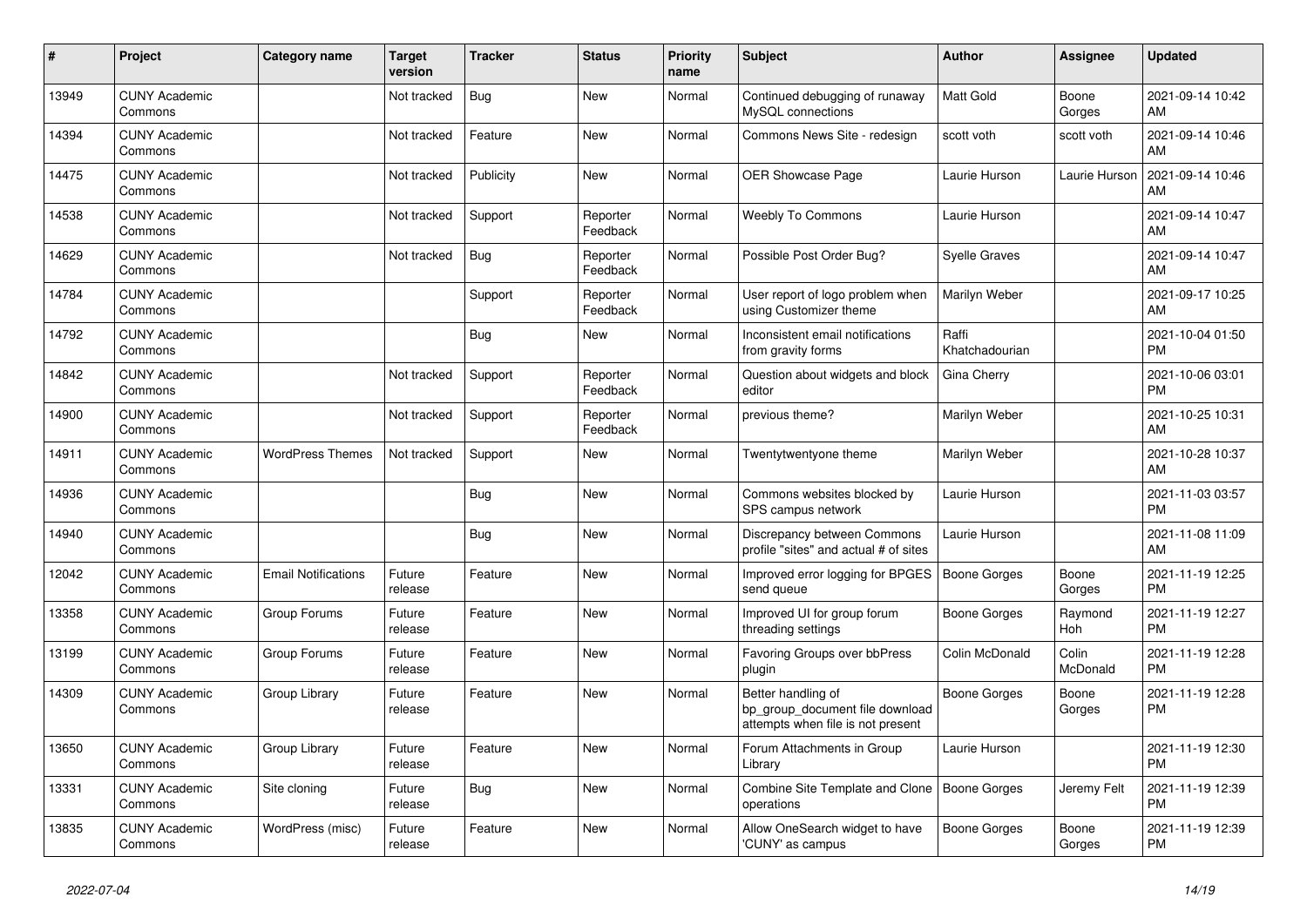| #     | Project                         | <b>Category name</b>     | <b>Target</b><br>version | <b>Tracker</b> | <b>Status</b>        | <b>Priority</b><br>name | <b>Subject</b>                                                | <b>Author</b>           | <b>Assignee</b> | <b>Updated</b>                |
|-------|---------------------------------|--------------------------|--------------------------|----------------|----------------------|-------------------------|---------------------------------------------------------------|-------------------------|-----------------|-------------------------------|
| 10226 | <b>CUNY Academic</b><br>Commons | Courses                  | Future<br>release        | Feature        | <b>New</b>           | Normal                  | Add "My Courses" to drop down<br>list                         | scott voth              | Boone<br>Gorges | 2021-11-19 12:42<br><b>PM</b> |
| 14983 | <b>CUNY Academic</b><br>Commons | WordPress (misc)         | Not tracked              | Support        | Reporter<br>Feedback | Normal                  | "Read More" tag not working                                   | Rebecca Krisel          | Raymond<br>Hoh  | 2021-11-23 01:17<br><b>PM</b> |
| 14987 | <b>CUNY Academic</b><br>Commons | <b>WordPress Plugins</b> | Future<br>release        | Bug            | <b>New</b>           | Normal                  | Elementor update causes<br>database freeze-up                 | Boone Gorges            | Boone<br>Gorges | 2021-11-29 12:02<br><b>PM</b> |
| 14908 | <b>CUNY Academic</b><br>Commons | Performance              |                          | Bug            | <b>New</b>           | Normal                  | Stale object cache on cdev                                    | Raymond Hoh             | Boone<br>Gorges | 2021-12-07 09:45<br>AM        |
| 14994 | <b>CUNY Academic</b><br>Commons | cdev.gc.cuny.edu         | Not tracked              | Support        | In Progress          | Normal                  | Clear Cache on CDEV                                           | scott voth              | Raymond<br>Hoh  | 2021-12-07 03:51<br><b>PM</b> |
| 15045 | <b>CUNY Academic</b><br>Commons |                          |                          | Support        | New                  | Normal                  | no result for KCeL in the search<br>box on the commons        | Marilyn Weber           |                 | 2021-12-10 11:29<br>AM        |
| 14184 | <b>CUNY Academic</b><br>Commons | <b>Public Portfolio</b>  | Future<br>release        | Feature        | <b>New</b>           | Normal                  | Centralized mechanism for storing<br>Campus affiliations      | <b>Boone Gorges</b>     | Boone<br>Gorges | 2022-01-04 11:35<br>AM        |
| 14504 | <b>CUNY Academic</b><br>Commons |                          | Not tracked              | Publicity      | Reporter<br>Feedback | Normal                  | Adding showcases to home page<br>menu                         | Laurie Hurson           | Boone<br>Gorges | 2022-01-19 03:26<br><b>PM</b> |
| 15260 | <b>CUNY Academic</b><br>Commons |                          |                          | Support        | Reporter<br>Feedback | Normal                  | Diacritical markings   European<br><b>Stages</b>              | Marilyn Weber           |                 | 2022-02-04 08:16<br>AM        |
| 15242 | <b>CUNY Academic</b><br>Commons | Performance              | Not tracked              | Bug            | Reporter<br>Feedback | Normal                  | Slugist site                                                  | Raffi<br>Khatchadourian | Boone<br>Gorges | 2022-02-07 11:14<br>AM        |
| 15176 | <b>CUNY Academic</b><br>Commons |                          | Not tracked              | Support        | Reporter<br>Feedback | Normal                  | Archiving Q Writing & Old<br>Wordpress Sites on the Commons   | Laurie Hurson           |                 | 2022-02-08 10:28<br>AM        |
| 15370 | <b>CUNY Academic</b><br>Commons |                          |                          | Support        | Reporter<br>Feedback | Normal                  | All-in-One Event Calendar?                                    | Marilyn Weber           |                 | 2022-02-17 11:03<br>AM        |
| 15516 | <b>CUNY Academic</b><br>Commons | <b>WordPress Plugins</b> |                          | Bug            | Reporter<br>Feedback | Normal                  | Can't publish or save draft of post<br>on wordpress.com       | Raffi<br>Khatchadourian | Raymond<br>Hoh  | 2022-03-02 05:52<br><b>PM</b> |
| 15565 | <b>CUNY Academic</b><br>Commons |                          |                          | Support        | New                  | Normal                  | Events - send updates to an email<br>listserv                 | Marilyn Weber           |                 | 2022-03-10 01:06<br><b>PM</b> |
| 15757 | <b>CUNY Academic</b><br>Commons |                          |                          | Bug            | <b>New</b>           | Normal                  | Members # do not match                                        | Laurie Hurson           |                 | 2022-03-30 04:52<br><b>PM</b> |
| 15767 | <b>CUNY Academic</b><br>Commons | WordPress (misc)         |                          | Support        | New                  | Normal                  | Site loading slowly                                           | scott voth              | Boone<br>Gorges | 2022-04-04 08:56<br><b>PM</b> |
| 15816 | <b>CUNY Academic</b><br>Commons |                          | Not tracked              | Support        | <b>New</b>           | Normal                  | slow loading at SPS                                           | Marilyn Weber           |                 | 2022-04-05 01:26<br><b>PM</b> |
| 15923 | <b>CUNY Academic</b><br>Commons |                          | Not tracked              | Feature        | Reporter<br>Feedback | Normal                  | <b>Bellows Plugin Adjustments</b>                             | Laurie Hurson           |                 | 2022-04-20 10:10<br>AM        |
| 8900  | <b>CUNY Academic</b><br>Commons | Accessibility            | Future<br>release        | Feature        | Assigned             | Normal                  | Look into tools to enforce<br>accessibility in WP environment | <b>Matt Gold</b>        | Boone<br>Gorges | 2022-04-26 11:59<br>AM        |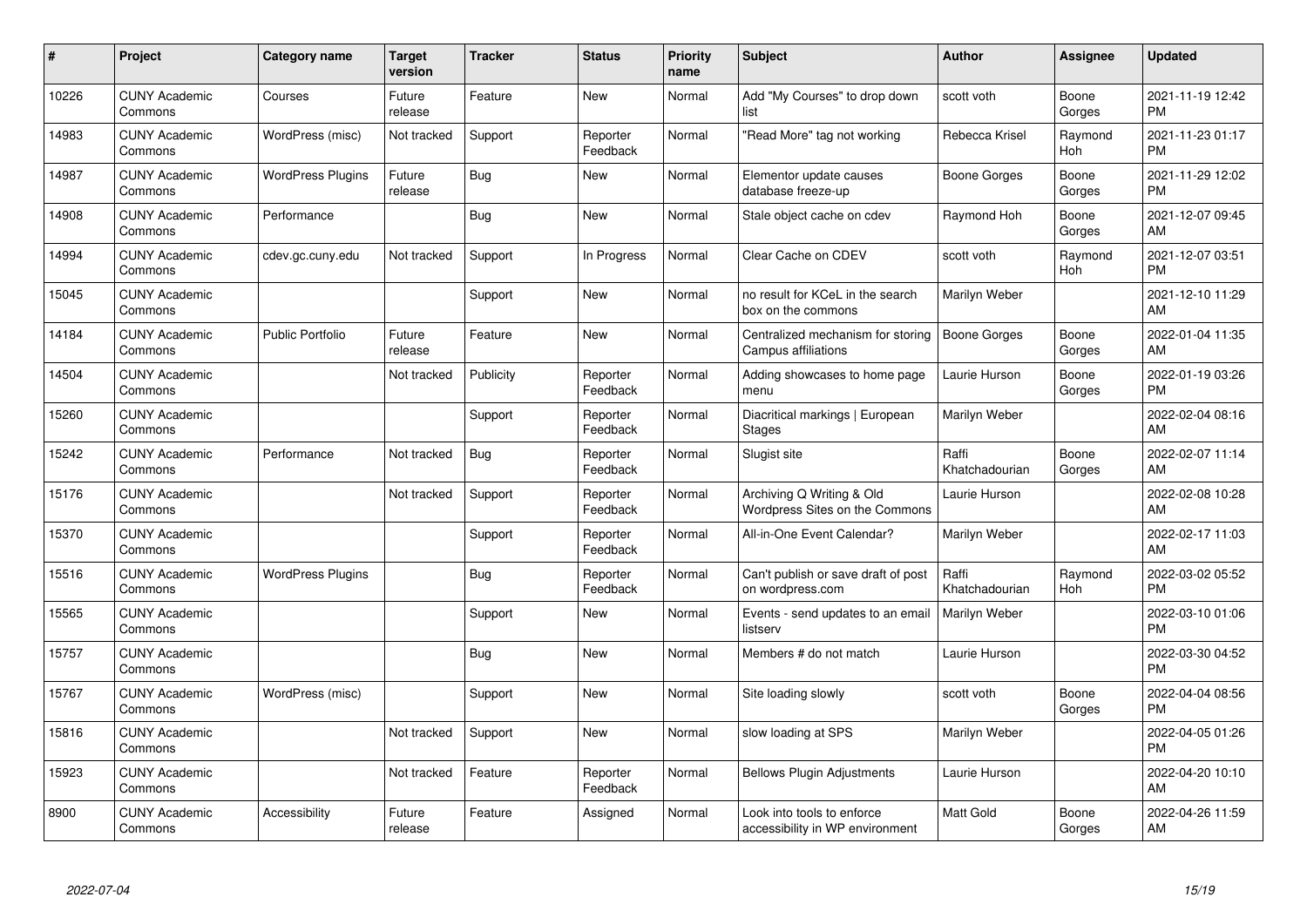| #     | Project                         | <b>Category name</b>           | <b>Target</b><br>version | <b>Tracker</b> | <b>Status</b>        | <b>Priority</b><br>name | <b>Subject</b>                                                        | <b>Author</b>           | <b>Assignee</b> | <b>Updated</b>                |
|-------|---------------------------------|--------------------------------|--------------------------|----------------|----------------------|-------------------------|-----------------------------------------------------------------------|-------------------------|-----------------|-------------------------------|
| 8901  | <b>CUNY Academic</b><br>Commons | Accessibility                  | Future<br>release        | Feature        | Assigned             | Normal                  | Theme analysis for accessibility                                      | <b>Matt Gold</b>        | Boone<br>Gorges | 2022-04-26 11:59<br>AM        |
| 8835  | <b>CUNY Academic</b><br>Commons | Blogs (BuddyPress)             | Future<br>release        | Feature        | New                  | Normal                  | Extend cuny is shortlinks to sites                                    | Luke Waltzer            | Boone<br>Gorges | 2022-04-26 11:59<br>AM        |
| 11243 | <b>CUNY Academic</b><br>Commons | BuddyPress (misc)              | Future<br>release        | Bug            | <b>New</b>           | Normal                  | Audit bp-custom.php                                                   | Raymond Hoh             | Raymond<br>Hoh  | 2022-04-26 11:59<br>AM        |
| 10380 | <b>CUNY Academic</b><br>Commons | WordPress (misc)               | Future<br>release        | Feature        | In Progress          | Normal                  | Remove blacklisted plugins                                            | Boone Gorges            |                 | 2022-04-26 12:00<br><b>PM</b> |
| 11843 | <b>CUNY Academic</b><br>Commons | WordPress (misc)               | Future<br>release        | Design/UX      | New                  | Normal                  | Tweaking the Gutenberg Editor<br>Interface                            | Laurie Hurson           |                 | 2022-04-26 12:00<br><b>PM</b> |
| 14787 | <b>CUNY Academic</b><br>Commons | Plugin Packages                | Future<br>release        | Feature        | <b>New</b>           | Normal                  | Creating a "Design" plugin<br>package                                 | Laurie Hurson           | scott voth      | 2022-04-27 04:56<br><b>PM</b> |
| 16099 | <b>CUNY Academic</b><br>Commons |                                |                          | Support        | Reporter<br>Feedback | Normal                  | request for Newsletter Glue                                           | Marilyn Weber           |                 | 2022-05-13 12:14<br><b>PM</b> |
| 16092 | <b>CUNY Academic</b><br>Commons |                                | Future<br>release        | Feature        | Hold                 | Normal                  | Don't show main site in Site<br>search results                        | Boone Gorges            | Boone<br>Gorges | 2022-05-17 03:12<br><b>PM</b> |
| 16110 | <b>CUNY Academic</b><br>Commons |                                |                          | Support        | Reporter<br>Feedback | Normal                  | remove Creative Commons<br>license from pages?                        | Marilyn Weber           | Raymond<br>Hoh  | 2022-05-17 06:11<br><b>PM</b> |
| 15210 | <b>CUNY Academic</b><br>Commons | Analytics                      | Not tracked              | Design/UX      | <b>New</b>           | Normal                  | Google Analytics improvements                                         | Colin McDonald          | Boone<br>Gorges | 2022-05-24 10:47<br>AM        |
| 15883 | <b>CUNY Academic</b><br>Commons |                                | 2.1.0                    | Feature        | New                  | Normal                  | Release BPGES update                                                  | Boone Gorges            | Boone<br>Gorges | 2022-05-26 10:39<br>AM        |
| 15194 | <b>CUNY Academic</b><br>Commons | Internal Tools and<br>Workflow | 2.1.0                    | Feature        | New                  | Normal                  | PHPCS sniff for un-restored<br>switch to blog() calls                 | Boone Gorges            | Jeremy Felt     | 2022-05-26 10:45<br>AM        |
| 15604 | <b>CUNY Academic</b><br>Commons | <b>Email Notifications</b>     | Future<br>release        | Feature        | Assigned             | Normal                  | Restructure Commons Group<br>Digest Email Messages                    | <b>Matt Gold</b>        | Boone<br>Gorges | 2022-05-26 10:45<br>AM        |
| 13946 | <b>CUNY Academic</b><br>Commons | <b>WordPress Plugins</b>       | 2.1.0                    | Support        | Assigned             | Normal                  | Custom Embed handler For<br>OneDrive files                            | scott voth              | Raymond<br>Hoh  | 2022-05-26 10:46<br>AM        |
| 16177 | <b>CUNY Academic</b><br>Commons | Reply By Email                 |                          | <b>Bug</b>     | New                  | Normal                  | Switch to Inbound mode for RBE                                        | Raymond Hoh             | Raymond<br>Hoh  | 2022-05-30 04:32<br><b>PM</b> |
| 16245 | <b>CUNY Academic</b><br>Commons | WordPress (misc)               |                          | Bug            | Reporter<br>Feedback | Normal                  | Save Button missing on<br>WordPress Profile page                      | scott voth              | Raymond<br>Hoh  | 2022-06-16 03:09<br><b>PM</b> |
| 16255 | <b>CUNY Academic</b><br>Commons | WordPress (misc)               |                          | Bug            | <b>New</b>           | Normal                  | Need to define 'MULTISITE'<br>constant in wp-config.php               | Raymond Hoh             |                 | 2022-06-19 09:31<br>AM        |
| 16290 | <b>CUNY Academic</b><br>Commons |                                |                          | Feature        | Reporter<br>Feedback | Normal                  | Add Table Of Contents Block<br>plug-in                                | Raffi<br>Khatchadourian |                 | 2022-06-24 10:26<br>AM        |
| 16307 | <b>CUNY Academic</b><br>Commons |                                |                          | Bug            | New                  | Normal                  | Add brief messaging to<br>accept/decline group membership<br>requests | <b>Matt Gold</b>        | Boone<br>Gorges | 2022-06-27 06:13<br><b>PM</b> |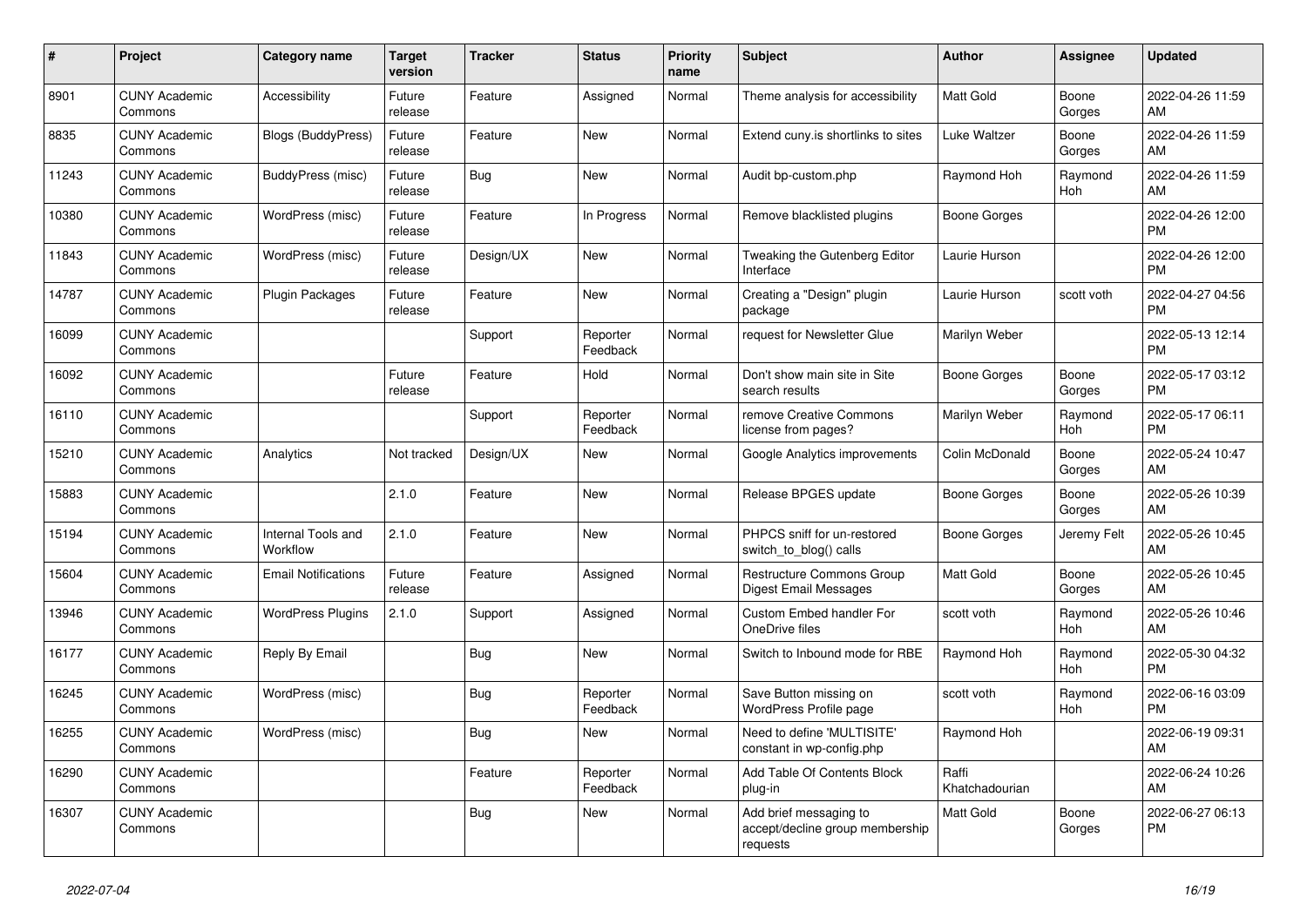| $\pmb{\sharp}$ | <b>Project</b>                  | <b>Category name</b>           | <b>Target</b><br>version | <b>Tracker</b> | <b>Status</b>        | <b>Priority</b><br>name | <b>Subject</b>                                                                             | <b>Author</b>           | Assignee          | <b>Updated</b>                |
|----------------|---------------------------------|--------------------------------|--------------------------|----------------|----------------------|-------------------------|--------------------------------------------------------------------------------------------|-------------------------|-------------------|-------------------------------|
| 10580          | <b>CUNY Academic</b><br>Commons | Information<br>Architecture    | Future<br>release        | Design/UX      | New                  | Normal                  | Primary nav item review                                                                    | Boone Gorges            | Sara Cannon       | 2022-06-28 01:29<br><b>PM</b> |
| 10439          | <b>CUNY Academic</b><br>Commons | Design                         | 2.1.0                    | Design/UX      | New                  | Normal                  | <b>Create Style Guide for Commons</b>                                                      | Sonja Leix              | Sara Cannon       | 2022-06-28 01:43<br><b>PM</b> |
| 13891          | <b>CUNY Academic</b><br>Commons | Internal Tools and<br>Workflow | 2.1.0                    | Feature        | New                  | Normal                  | Migrate automated linting to<br>GitHub Actions                                             | Boone Gorges            | Jeremy Felt       | 2022-06-29 11:13<br>AM        |
| 12121          | <b>CUNY Academic</b><br>Commons | <b>WordPress Plugins</b>       | 2.0.3                    | Feature        | Reporter<br>Feedback | Normal                  | Embedding H5P Iframes on<br><b>Commons Site</b>                                            | Laurie Hurson           | Boone<br>Gorges   | 2022-06-29 11:32<br><b>AM</b> |
| 11649          | <b>CUNY Academic</b><br>Commons | <b>WordPress Plugins</b>       | 2.0.3                    | Bug            | In Progress          | Normal                  | CC license displayed on every<br>page                                                      | <b>Gina Cherry</b>      | Raymond<br>Hoh    | 2022-06-29 11:32<br>AM        |
| 15169          | <b>CUNY Academic</b><br>Commons |                                | 2.0.3                    | Support        | Reporter<br>Feedback | Normal                  | new Prelude website zipfiles for<br>custom theme and other files.                          | Marilyn Weber           |                   | 2022-06-29 11:32<br>AM        |
| 15613          | <b>CUNY Academic</b><br>Commons |                                | 2.0.3                    | Feature        | Reporter<br>Feedback | Normal                  | Adding "Passster" plugin                                                                   | Laurie Hurson           |                   | 2022-06-29 11:32<br>AM        |
| 15655          | <b>CUNY Academic</b><br>Commons |                                | 2.0.3                    | Support        | Reporter<br>Feedback | Normal                  | Event Aggregator plugin?                                                                   | Marilyn Weber           |                   | 2022-06-29 11:32<br>AM        |
| 16199          | <b>CUNY Academic</b><br>Commons | <b>Directories</b>             | 2.0.3                    | <b>Bug</b>     | New                  | Normal                  | Removed "Semester" Filter from<br><b>Courses Directory</b>                                 | Laurie Hurson           | Boone<br>Gorges   | 2022-06-29 11:32<br>AM        |
| 16314          | <b>CUNY Academic</b><br>Commons | <b>WordPress Plugins</b>       |                          | Feature        | New                  | Normal                  | Install Multicollab plug-in?                                                               | Raffi<br>Khatchadourian |                   | 2022-06-29 03:44<br><b>PM</b> |
| 16319          | <b>CUNY Academic</b><br>Commons | <b>WordPress Plugins</b>       | 2.0.3                    | Bug            | <b>New</b>           | Normal                  | <b>Request for Events Calendar Pro</b><br>5.14.2 update                                    | Raymond Hoh             | Raymond<br>Hoh    | 2022-07-01 04:16<br><b>PM</b> |
| 16318          | <b>CUNY Academic</b><br>Commons |                                |                          | <b>Bug</b>     | New                  | Normal                  | Unable to Access block editor or<br>embed YouTube videos in new<br>pages, in one site only | Syelle Graves           |                   | 2022-07-01 06:53<br><b>PM</b> |
| 58             | <b>CUNY Academic</b><br>Commons | BuddyPress (misc)              | Future<br>release        | Feature        | Assigned             | Low                     | Make member search sortable by<br>last name                                                | Roberta Brody           | Boone<br>Gorges   | 2010-08-26 02:38<br><b>PM</b> |
| 940            | <b>CUNY Academic</b><br>Commons | Redmine                        | Future<br>release        | Feature        | Assigned             | Low                     | Communication with users after<br>releases                                                 | Matt Gold               | Dominic<br>Giglio | 2012-09-09 04:36<br><b>PM</b> |
| 2577           | <b>NYCDH Community</b><br>Site  |                                |                          | Feature        | Assigned             | Low                     | Investigate Potential to Add Links<br>to the Forum                                         | Mark Newton             | Alex Gil          | 2013-05-16 09:40<br><b>PM</b> |
| 2576           | <b>NYCDH Community</b><br>Site  |                                |                          | Bug            | Hold                 | Low                     | Test Next Button in Javascript<br><b>Tutorial Under Activities</b>                         | <b>Mark Newton</b>      | Alex Gil          | 2013-05-18 02:55<br><b>PM</b> |
| 2618           | <b>NYCDH Community</b><br>Site  |                                |                          | Bug            | Assigned             | Low                     | Mark blogs as spam when created<br>by users marked as spam                                 | Matt Gold               | Boone<br>Gorges   | 2013-06-09 11:38<br><b>PM</b> |
| 3048           | <b>CUNY Academic</b><br>Commons | <b>Public Portfolio</b>        | Future<br>release        | Feature        | New                  | Low                     | Images for rich text profile fields                                                        | Boone Gorges            | Boone<br>Gorges   | 2014-02-19 12:56<br><b>PM</b> |
| 3080           | <b>CUNY Academic</b><br>Commons | Group Files                    | Future<br>release        | Feature        | Assigned             | Low                     | Create a system to keep track of<br>file changes                                           | Matt Gold               | Boone<br>Gorges   | 2014-02-26 10:04<br><b>PM</b> |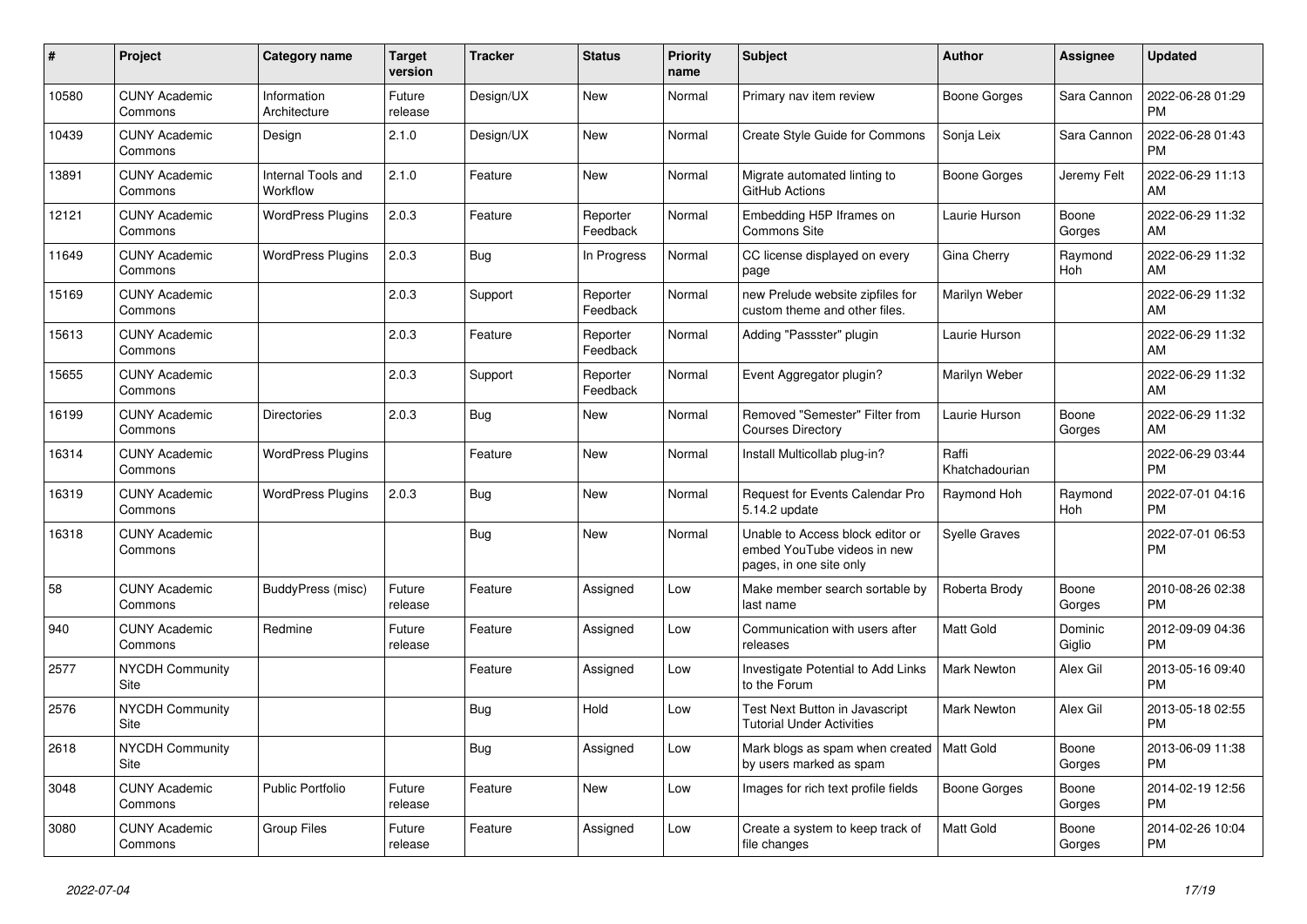| #    | Project                         | <b>Category name</b>       | <b>Target</b><br>version | <b>Tracker</b> | <b>Status</b>        | Priority<br>name | <b>Subject</b>                                                                                                                                        | <b>Author</b>       | <b>Assignee</b>     | <b>Updated</b>                |
|------|---------------------------------|----------------------------|--------------------------|----------------|----------------------|------------------|-------------------------------------------------------------------------------------------------------------------------------------------------------|---------------------|---------------------|-------------------------------|
| 1983 | <b>CUNY Academic</b><br>Commons | Home Page                  | Future<br>release        | Feature        | Assigned             | Low              | Media Library integration with<br><b>Featured Content plugin</b>                                                                                      | <b>Boone Gorges</b> | Dominic<br>Giglio   | 2014-03-17 10:34<br>AM.       |
| 3354 | <b>CUNY Academic</b><br>Commons | <b>Group Files</b>         | Future<br>release        | Feature        | Assigned             | Low              | Allow Group Download of Multiple<br><b>Selected Files</b>                                                                                             | <b>Matt Gold</b>    | Chris Stein         | 2014-08-01 08:50<br>AM        |
| 2223 | <b>CUNY Academic</b><br>Commons | <b>WordPress Plugins</b>   | Future<br>release        | Feature        | Assigned             | Low              | Add Participad to the CUNY<br><b>Academic Commons</b>                                                                                                 | Matt Gold           | Boone<br>Gorges     | 2014-09-17 10:03<br><b>PM</b> |
| 1562 | <b>CUNY Academic</b><br>Commons | <b>WordPress Plugins</b>   | Future<br>release        | Feature        | Assigned             | Low              | Play with NYT Collaborative<br><b>Authoring Tool</b>                                                                                                  | <b>Matt Gold</b>    | Boone<br>Gorges     | 2015-01-05 08:47<br><b>PM</b> |
| 4535 | <b>CUNY Academic</b><br>Commons | My Commons                 | Future<br>release        | Bug            | New                  | Low              | My Commons filter issue                                                                                                                               | scott voth          | Raymond<br>Hoh      | 2015-09-01 11:17<br>AM        |
| 310  | <b>CUNY Academic</b><br>Commons | BuddyPress (misc)          | Future<br>release        | Feature        | Assigned             | Low              | <b>Friend Request Email</b>                                                                                                                           | <b>Matt Gold</b>    | Samantha<br>Raddatz | 2015-11-09 05:08<br><b>PM</b> |
| 1192 | <b>CUNY Academic</b><br>Commons | <b>Group Files</b>         | Future<br>release        | Feature        | Assigned             | Low              | When posting group files, allow<br>users to add a category without<br>saving                                                                          | <b>Matt Gold</b>    | Raymond<br>Hoh      | 2015-11-09 05:53<br><b>PM</b> |
| 519  | <b>CUNY Academic</b><br>Commons | <b>BuddyPress Docs</b>     | Future<br>release        | Feature        | Assigned             | Low              | TOC for individual docs - for new<br>BP "wiki-like" plugin                                                                                            | scott voth          | Boone<br>Gorges     | 2015-11-09 05:54<br><b>PM</b> |
| 1456 | <b>CUNY Academic</b><br>Commons | Group Invitations          | Future<br>release        | Feature        | Reporter<br>Feedback | Low              | Invite to Group Button from Profile<br>Field                                                                                                          | <b>Matt Gold</b>    | Samantha<br>Raddatz | 2015-11-09 05:59<br><b>PM</b> |
| 333  | <b>CUNY Academic</b><br>Commons | <b>Email Notifications</b> | Future<br>release        | Feature        | Assigned             | Low              | Delay Forum Notification Email<br>Delivery Until After Editing Period<br>Ends                                                                         | <b>Matt Gold</b>    | Raymond<br>Hoh      | 2015-11-09 06:01<br><b>PM</b> |
| 1166 | <b>CUNY Academic</b><br>Commons | <b>Email Invitations</b>   | Future<br>release        | Feature        | New                  | Low              | Better organizational tools for Sent<br><b>Invites</b>                                                                                                | Boone Gorges        | Boone<br>Gorges     | 2015-11-09 06:02<br><b>PM</b> |
| 1165 | <b>CUNY Academic</b><br>Commons | <b>Email Invitations</b>   | Future<br>release        | Feature        | Assigned             | Low              | Allow saved lists of invitees under<br>Send Invites                                                                                                   | <b>Boone Gorges</b> | Boone<br>Gorges     | 2015-11-09 06:03<br><b>PM</b> |
| 2013 | <b>CUNY Academic</b><br>Commons | Public Portfolio           | Future<br>release        | Feature        | Assigned             | Low              | Have Profile Privacy Options show<br>up only for filled-in fields                                                                                     | <b>Matt Gold</b>    | Boone<br>Gorges     | 2015-11-09 06:09<br>PM        |
| 2325 | <b>CUNY Academic</b><br>Commons | BuddyPress (misc)          | Future<br>release        | Feature        | Assigned             | Low              | Profile should have separate fields<br>for first/last names                                                                                           | local admin         | Boone<br>Gorges     | 2015-11-09 06:09<br>PM.       |
| 2610 | <b>CUNY Academic</b><br>Commons | Group Invitations          | Future<br>release        | Feature        | Assigned             | Low              | Request: Custom invitation<br>message to group invites                                                                                                | local admin         | Boone<br>Gorges     | 2015-11-09 06:13<br>PM.       |
| 1167 | <b>CUNY Academic</b><br>Commons | <b>Email Invitations</b>   | Future<br>release        | Feature        | New                  | Low              | Allow email invitations to be resent   Boone Gorges                                                                                                   |                     | Boone<br>Gorges     | 2015-11-12 12:53<br>AM        |
| 5052 | <b>CUNY Academic</b><br>Commons | Social Paper               | Future<br>release        | Feature        | New                  | Low              | Sentence by sentence or line by<br>line comments (SP suggestion #3)                                                                                   | Marilyn Weber       | Boone<br>Gorges     | 2016-02-11 10:24<br><b>PM</b> |
| 5058 | <b>CUNY Academic</b><br>Commons | Social Paper               | Future<br>release        | Feature        | New                  | Low              | Can there be a clearer signal that<br>even when comments have<br>already been made you add<br>comments by clicking on the side?<br>(SP suggestion #5) | Marilyn Weber       | Samantha<br>Raddatz | 2016-02-11 10:24<br><b>PM</b> |